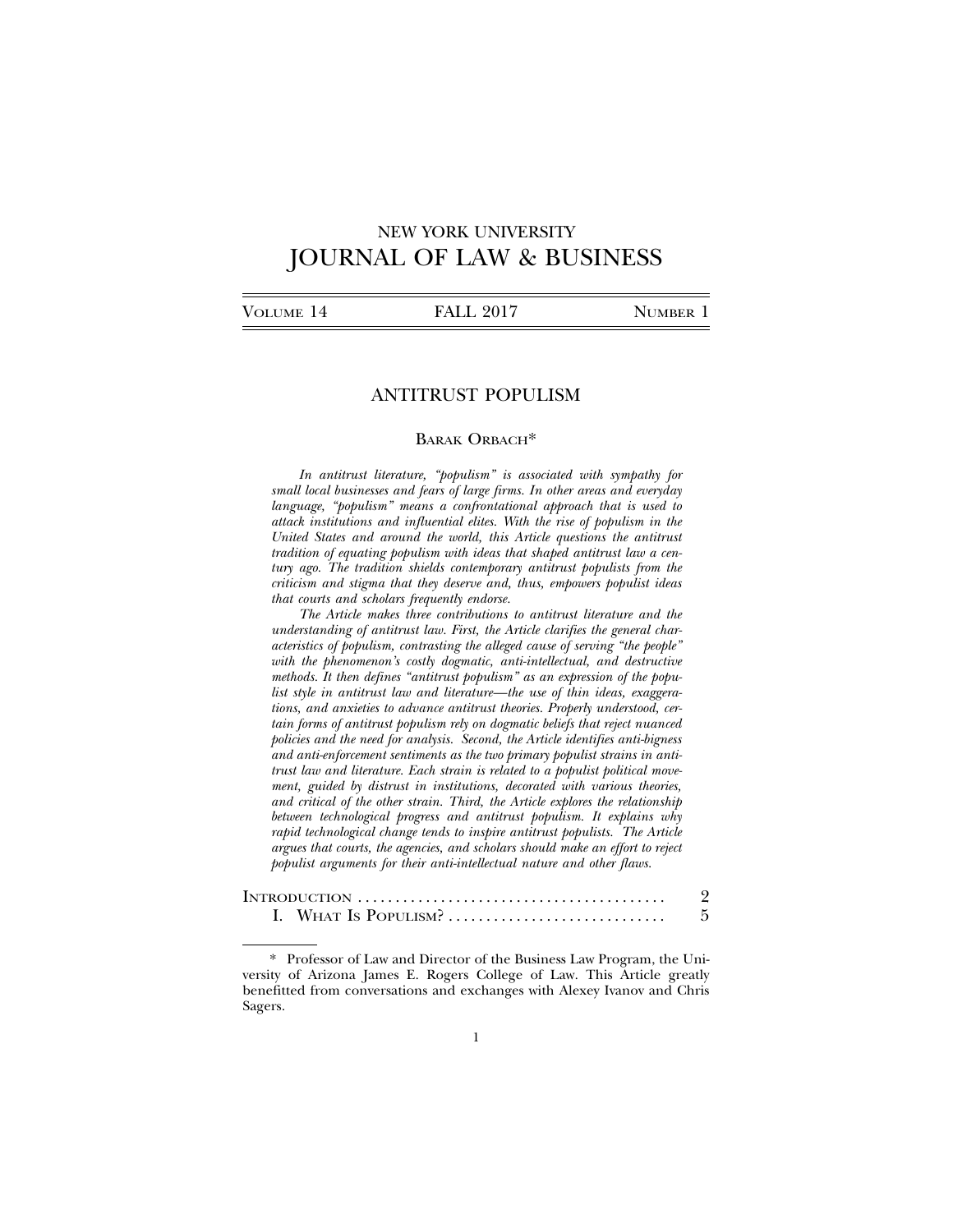#### 2 *NYU JOURNAL OF LAW & BUSINESS* [Vol. 14:1]

| A. Common Characteristics                        | 5  |
|--------------------------------------------------|----|
| B. Defining Antitrust Populism                   | 9  |
| II. TECHNOLOGICAL PROGRESS AND ANTITRUST         |    |
|                                                  | 11 |
| A. Guiding Principles for National Policies      | 12 |
| B. The Social Costs of Progress                  | 13 |
| C. Industrial Revolutions and Their Significance | 15 |
|                                                  | 18 |
|                                                  | 25 |

#### **INTRODUCTION**



In antitrust literature, "populism" is associated with "an old native Populist strain in American thought, which identifies virtue with the small local businessman and evil with the banks, the railroads, and big corporations."1 This strain is marginalized in modern antitrust

1. Robert H. Bork & Ward S. Bowman Jr., *The Crisis in Antitrust*, FOR-TUNE, Dec. 1963, at 138, 201. For expressions of this interpretation in the literature, *see, e.g.,* Oliver Grawe, *Populism, Economists, and the FTC*, ANTITRUST SOURCE, Apr. 2017, at 1 ("Populists appear to share a fear or concern about concentrations of power."); Steven C. Salop & Carl Shapiro, *Whither Antitrust Enforcement in the Trump Administration*, ANTITRUST SOURCE, Feb. 2017, at 2 (arguing that the term "populism" has been used to describe an approach seeking to reduce "the power of large corporations in the American economy."); James C. Cooper, *A Return to Antitrust Populism?*, ANTITRUST SOURCE, Feb. 2017, at 1 (arguing that antitrust populism refers to the approach that "big is bad"); *What Is Trump Antitrust?*, 4 CONCURRENCES: COMPETITION L. REV. (2016) (a collection of essays referring to populism as aggressive antitrust enforcement that targets concentrated markets and large corporations); Sandeep Vaheesan, *The Evolving Populisms of Antitrust*, 93 NEB. L. REV. 370, 373 (2014) (arguing that courts should "strengthen the historic commitment of antitrust law to consumer populism"); Harry First & Spencer Weber Waller, *Antitrust's Democracy Deficit*, 81 FORDHAM L. REV. 2543, 2553–58 (2013) (identifying populism with aggressive enforcement); Alan J. Meese, *Debunking the Purchaser Welfare Account of Section 2 of the Sherman Act: How Harvard Brought Us a Total Welfare Standard and Why We Should Keep It*, 85 N.Y.U. L. REV. 659, 668 (2010) (identifying a "populist school" that arguably claims that "the Sherman Act . . . bans any conduct that restrains the auton-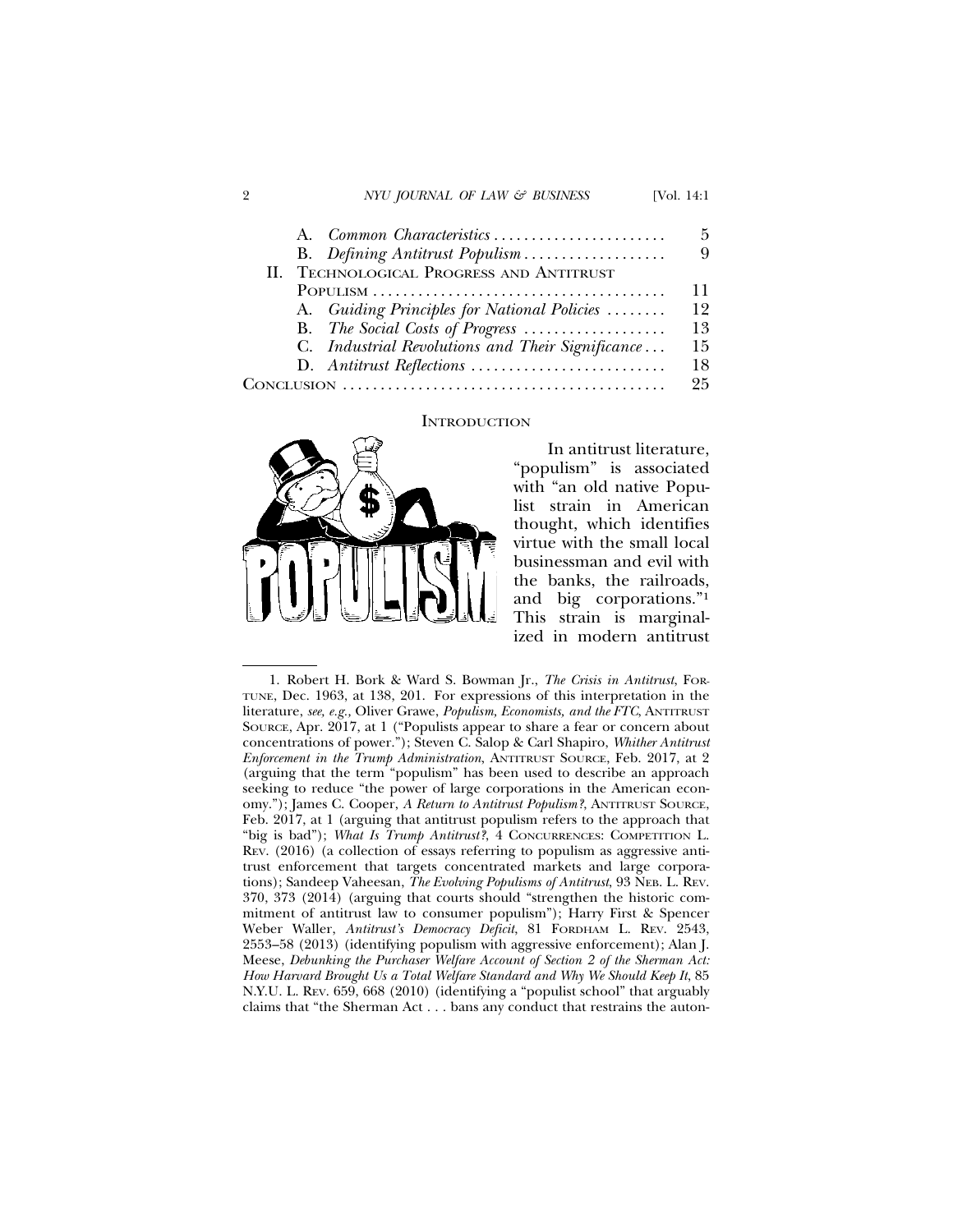law.2 Thus, some have argued that "antitrust populism is long dead."3 The tradition of equating populism with certain outdated ideas reflects neither the common meaning of populism nor the broad understanding of antitrust law. For more than fifty years, this tradition has been shielding contemporary antitrust populists from the criticism and stigma they deserve, by using the stigma of populism against past ideas and implying that other ideas are not populist. Stated differently, the common meaning of "populism" in antitrust literature reflects a successful demonization of certain ideas that overshadows

omy of traders or results in a concentrated marketplace."); Daniel A. Crane, *Technocracy and Antitrust*, 86 TEX. L. REV. 1159 (2008) (criticizing the populist approach to antitrust and arguing that it vanished with the adoption of economic standards); Michael S. Jacobs, *An Essay on the Normative Foundations of Antitrust Economics*, 74 N.C. L. REV. 219, 220 (1995) (arguing that the "Modern Populist School" included antitrust scholars who argued that antitrust analysis should not exclusively rely on economic principles); Michael E. DeBow, *The Social Costs of Populist Antitrust: A Public Choice Perspective*, 14 HARV. J. L. & PUB. POL'Y 205, 206 (1991) (describing antitrust populist goals as "fair distribution of business opportunities and income and the dispersal of political and economic power."); Frank H. Easterbrook, *The Limits of Antitrust*, 63 TEX. L. REV. 1, 12 n. 23 (1984) (describing "antipathy to business" as "populist"); Eleanor M. Fox, *The Modernization of Antitrust: A New Equilibrium*, 66 CORNELL L. REV. 1140 (1981) (defending the need to limit the power of large corporations); Robert Pitofsky, *The Political Content of Antitrust*, 127 U. PA. L. REV. 1051 (1979) (same); Louis B. Schwartz, *On the Uses of Economics: A Review of the Antitrust Treatises*, 128 U. PA. L. REV. 244 (1978) (same); Thomas E. Kauper, *The "Warren Court" and the Antitrust Laws: Of Economics, Populism, and Cynicism*, 67 MICH. L. REV. 325 (1968) (studying the fear of concentration of the Warren Court); Harold Fleming, *The Supreme Court and Big Business*, HARPER'S MAG., June 1950, at 89 (equating populism with the fear of bigness).

<sup>2.</sup> *See*, *e.g.*, Volvo Trucks N. Am., Inc. v. Reeder-Simco GMC, Inc., 546 U.S. 164, 181 (2006) ("[W]e would resist interpretation [of the antitrust laws] geared more to the protection of existing *competitors* than to the stimulation of *competition*."). *See generally* Barak Orbach & Grace Campbell Rebling, *The Antitrust Curse of Bigness*, 85 S. CAL. REV. 605 (2012).

<sup>3.</sup> DANIEL A. CRANE, THE INSTITUTIONAL STRUCTURE OF ANTITRUST EN-FORCEMENT 113 (2011). *See also* Jonathan B. Baker, *Competition Policy as a Political Bargain*, 73 ANTITRUST L.J. 483, 522 (2006) (arguing that in the midtwentieth century "consumers and producers reached a political bargain to adopt a regime that protects competition through antitrust enforcement," ending a political debate over competition policy); Frank H. Easterbrook, *Workable Antitrust Policy*, 84 MICH. L. REV. 1696, 1705 (1986) ("Twenty years ago, . . . the antitrust decisions of the Supreme Court ran to populism . . . to protect 'small dealers and worthy men' in small markets.").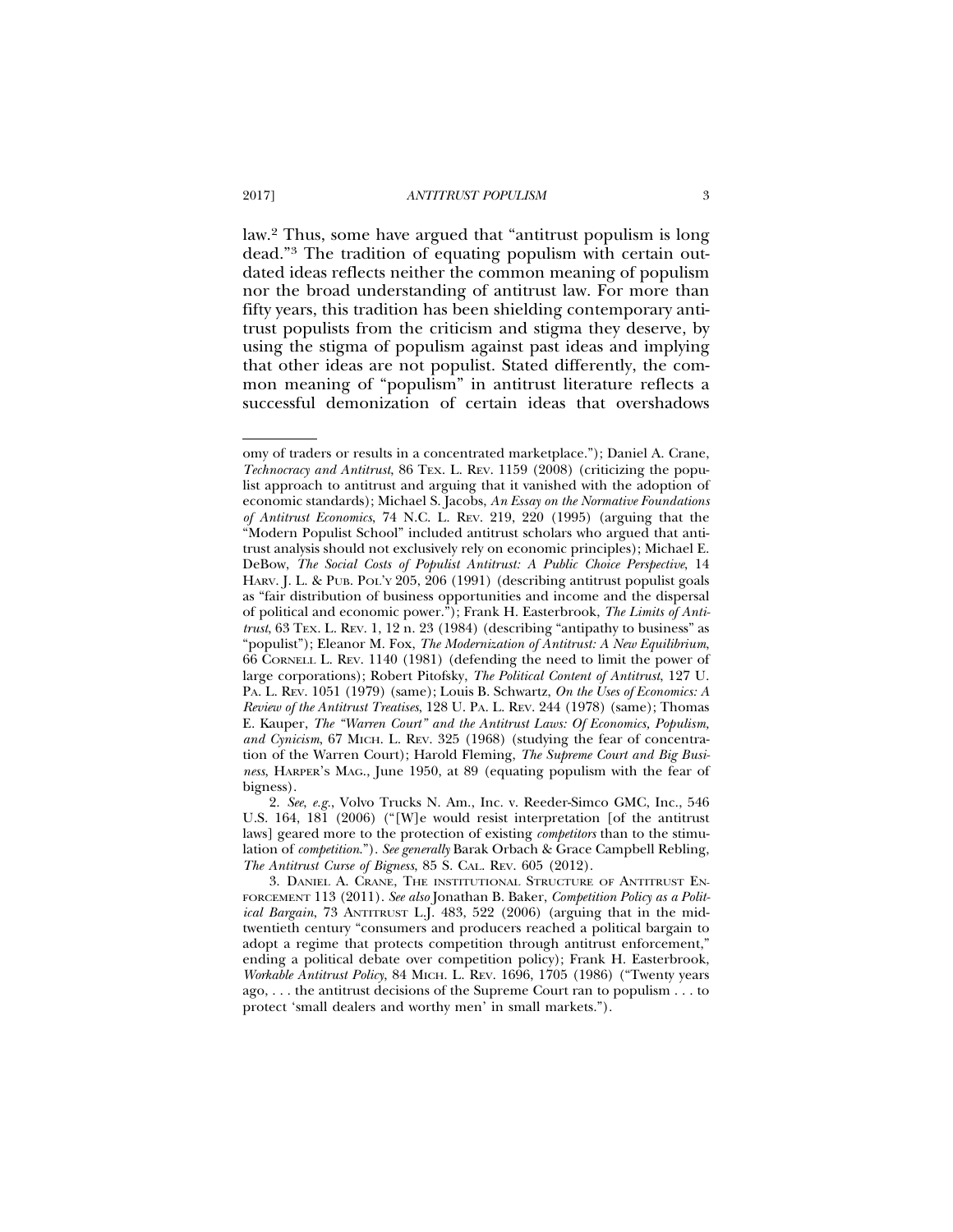other forms of populism that are pervasive in antitrust law and policy.

In every context but antitrust law, "populism" means a confrontational approach that is not defined by any coherent philosophy and may be expressed in many ways. Populism's primary characteristic is the vilification of institutions—the "establishment" and the "elites"—to gain influence, not necessarily antipathy to large businesses.<sup>4</sup>

This Article questions the antitrust tradition of associating populism with sympathy for small businesses and fears of large businesses. It seeks to correct the misguided approach to populism in antitrust thinking that results in accommodation and even endorsement of populism. The Article makes three contributions to the literature. First, the Article summarizes the general characteristics of "populism" and the "populist style." It defines "antitrust populism" as an expression of the populist style in antitrust law and literature. Second, the Article identifies and compares two primary populist strains in antitrust law and literature. One strain is the anti-bigness approach. Another strain is an anti-enforcement approach. Both strains rely on strong beliefs that rationalize their uncompromising positions. Since the late  $1970s$ ,<sup>5</sup> the anti-enforcement strain has been dominating the development of antitrust law.6 It is the signature mark of the antitrust jurisprudence of the Roberts Court and certain antitrust commentators.7 Third, the Article

<sup>4.</sup> *See infra* Part I.A.

<sup>5.</sup> *See* Cont'l T.V. v. GTE Sylvania, 433 U.S. 36 (1977) (holding that nonprice vertical restraints should be reviewed under the rule of reason); Brunswick Corp. v. Pueblo Bowl-O-Mat, Inc., 429 U.S. 477 (1977) (creating the "antitrust injury" doctrine); Ill. Brick Co. v. Illinois, 431 U.S. 720 (1977) (creating the "direct purchaser" doctrine). *See also* Bell Atlantic Corp. v. Twombly, 550 U.S. 544 (2007) (reshaping the standards for motion to dismiss); Matsushita Electric Industrial Co. v. Zenith Radio Corp., 475 U.S. 574 (1986) (reshaping the standards for motion for summary judgment). *See also* George L. Priest, *The Limits of Antitrust and the Chicago School Tradition*, 6 J. COMP. L. & ECON. 1 (2010) (summarizing the spirit of the Chicago School antitrust tradition)."

<sup>6.</sup> *See, e.g.*, U.S. DEP'T OF JUSTICE, COMPETITION AND MONOPOLY: SINGLE-FIRM CONDUCT UNDER SECTION 2 OF THE SHERMAN ACT (2008); Easterbrook, *supra* note 1.

<sup>7.</sup> For the Roberts Court see Lee Epstein et al., *How Business Fares in the Supreme Court*, 97 MINN. L. REV. 1431 (2013); Noam Scheiber, *As Americans Take Up Populism, the Supreme Court Embraces Business*, N.Y. TIMES (Mar. 11, 2016), at B1. For criticism of conservative antitrust commentators see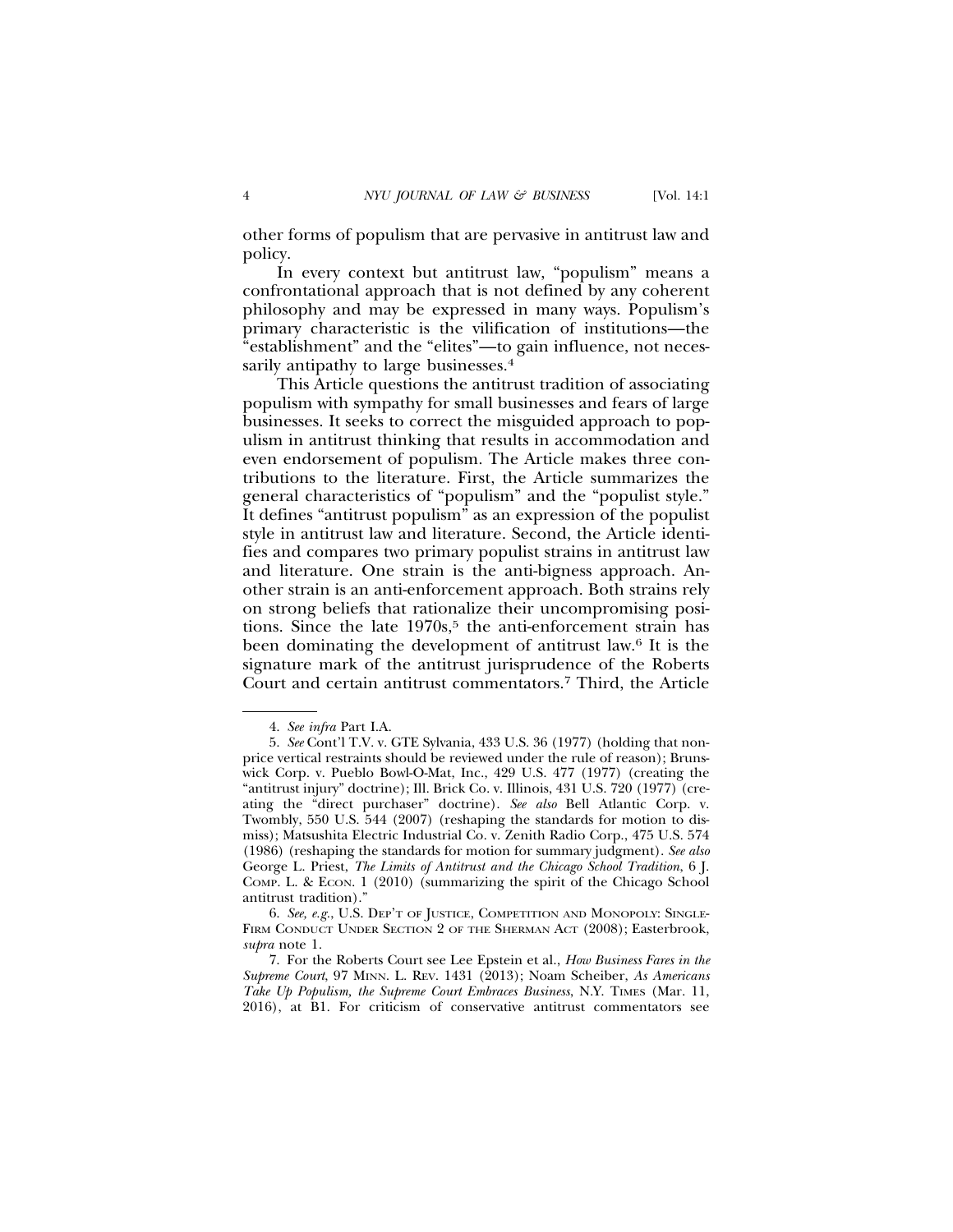discusses the relationships between technological progress and antitrust populism.

# I. WHAT IS POPULISM?

#### A. *Common Characteristics*

During the past three decades, populism has been on the rise in the United States and around the world.8 In 2016, the Republican Party, led by Donald Trump, seized control of the White House and the two houses of Congress.9 Trump won the Presidency with radical populism and grandiose promises to serve all people,<sup>10</sup> empower the American worker,<sup>11</sup> act against large businesses,<sup>12</sup> appoint conservative judges,<sup>13</sup> and implement radical nationalism.14 Trump's populism exhibited disregard of the rule of law, an open distaste for science and economics, as well as use of divisive rhetoric, hyperbolic

Jonathan B. Baker, *Taking the Error Out of "Error Cost" Analysis: What's Wrong With Antitrust's Right*, 80 ANTITRUST L.J. 1 (2015); Jonathan B. Baker, *Exclusion as a Core Competition Concern*, 78 ANTITRUST L.J. 527 (2013).

<sup>8.</sup> *See, e.g.*, JOHN B. JUDIS, THE POPULIST EXPLOSION: HOW THE GREAT RECESSION TRANSFORMED AMERICAN AND EUROPEAN POLITICS (2016).

<sup>9.</sup> *See* Janet Hook et al., *President Trump: Populist Surge Lifts Republican to Upset*, WALL ST. J., Nov. 9, 2016, at A1; Mark Landler, *A Broadside for Washington*, N.Y. TIMES, Jan. 21, 2017, at A1 (describing President Trump's Inaugural Address as "a scalding repudiation of the Washington establishment").

<sup>10.</sup> *See, e.g.*, Julie Hirschfeld Davis & Michael M. Grynbaum, *Trump Intensifies His Attacks on Journalists and Condemns F.B.I. 'Leakers'*, N.Y. TIMES (Feb. 24, 2017), at A1; *'This Moment Is Yours*, N.Y. TIMES, Jan. 21, 2017, at A16 (annotating President Trump's Inaugural Address); Jim Dwyer, *Drawing a Line From Theories to Untruths*, N.Y. TIMES, Feb. 8, 2017, at A21 (describing Donald Trump's use of conspiracy theories, false claims, and attacks on the press); Michael M. Grynbaum, *Trump Calls Media the 'Enemy of the American People'*, N.Y. TIMES, Feb. 18, 2017, at A15.

<sup>11.</sup> Michael Scherer, *The Person of the Year*, TIME, Dec. 19, 2016, at 46, 49, 58.

<sup>12.</sup> *See, e.g.*, Bret Stephens, *The Plot Against America*, WALL ST. J., Oct. 18, 2016, at A9 (commenting on Donald Trump's campaign against the "global power structure"); Holman W. Jenkins, Jr., *Donald Trump's Amazon Adventure*, WALL ST. J., May 14, 2016, at A11 (describing Donald Trump's threats to act against Amazon on antitrust grounds).

<sup>13.</sup> *See, e.g.*, Kyle Peterson, *Trump's Supreme Court Whisperer*, WALL ST. J., Feb. 4, 2017, at A11 (quoting President Trump proclaiming: "We're going to have great judges, conservative, all picked by the Federalist Society.").

<sup>14.</sup> *See, e.g.*, *An Insurgent in the White House*, ECONOMIST, Feb. 4, 2017, at 7; *America First and Last*, ECONOMIST, Feb. 4, 2017, at 17.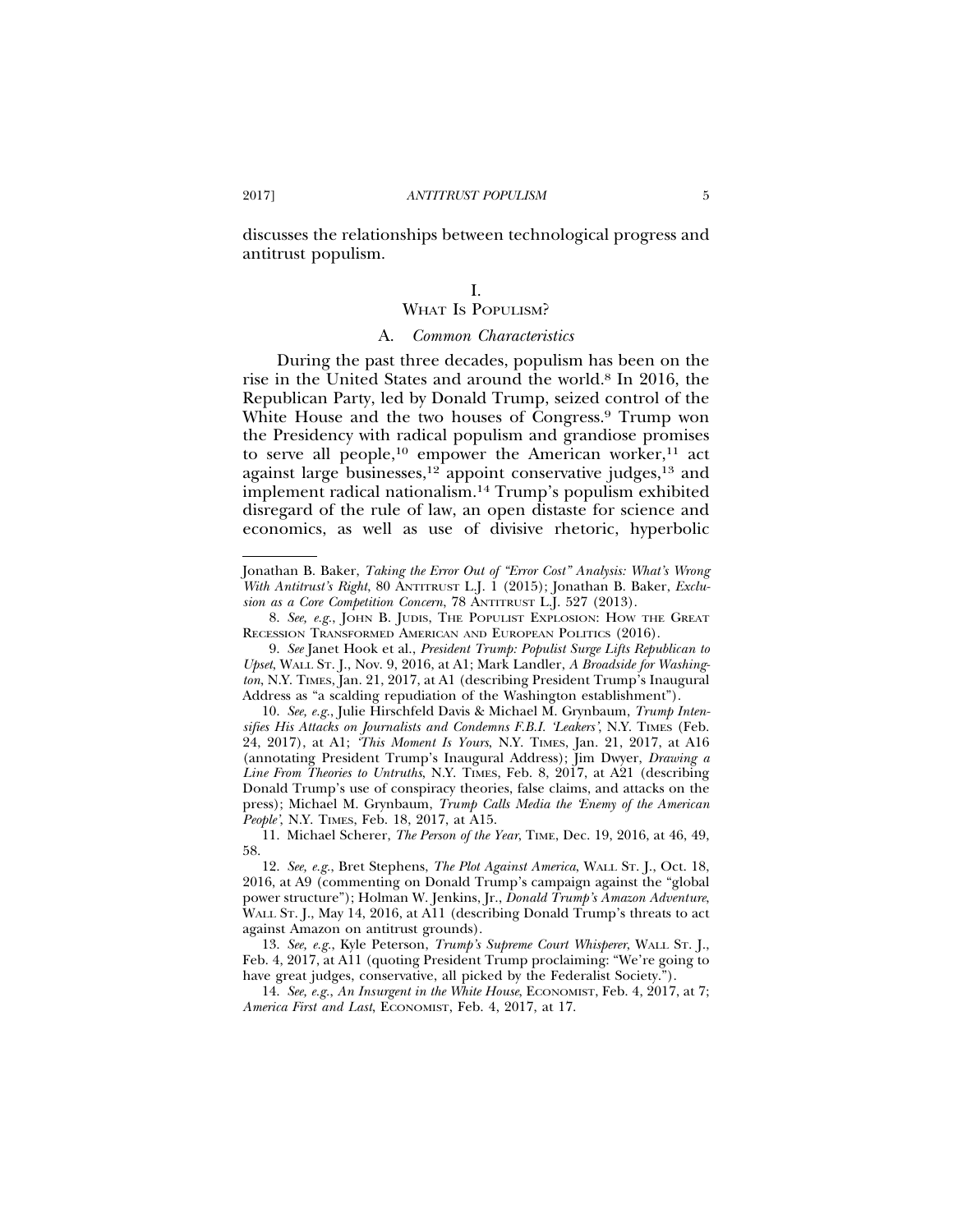claims, lies, conspiracy theories, and attacks on the press.15 The contradictions and contrasts left antitrust experts uncertain about the direction of antitrust law,16 yet many experts continued to warn that antitrust may return to populism, referring to voices hostile to large businesses.17 The mismatch between the present tide of populism and experts' depictions of populism calls for clarification.

Studies of "populism" identify the phenomenon as a confrontational approach that may be expressed in many ways, ranging from a reasoning technique to a political strategy to a political movement. The essence of populism is an effort to disrupt the existing social order by solidifying and mobilizing the animosity of "the people" against the "corrupt elites" and the "establishment."18 The approach is typically used by outsid-

<sup>15.</sup> *See, e.g.*, Matt Taibibi, *The Madness of Donald Trump*, ROLLING STONE, Oct. 5, 2017, at 32; Charles Sykes, *Insane Clown Posse*, NEWSWEEK, Sept. 29, 2017, at 17; David Leonhardt & Stuart A. Thompson, *Trump's Lies*, N.Y. TIMES, June 25, 2017, at SR10; James Risen & Tom Risen, *Donald Trump Does His Best Joe McCarthy*, N.Y. TIMES, June 22, 2017, at SR2; *The War on Journalism*, L.A. TIMES, Apr. 5, 2017, at A12; *Why the President Lies*, L.A. TIMES, Apr. 4, 2017, at A10; *Conspiracy Theorist in Chief*, L.A. TIMES, Apr. 3, 2017, at A11; *Our Dishonest President*, L.A. TIMES, Apr. 2, 2017, at A17; Jim Dwyer, *Drawing a Line from Theories to Untruths*, N.Y. TIMES, Feb. 8, 2017, at A21; Sendhil Mullainathan, *The Disappearing Economist*, N.Y. TIMES, Feb. 26, 2017, at BU6; Michael M. Grynbaum, *Trump Calls Media the "Enemy of the American People"*, N.Y. TIMES, Feb. 18, 2017, at A15; Quinta Jurecic, *Trumpelstiltskin*, WASH. POST, Jan. 29, 2017, at B4; Nancy Gibbs, *The Choice*, TIME, Dec. 19, 2016, at 44; Michael Scherer, *The Person of the Year*, TIME, Dec. 19, 2016, at 46; *Art of the Lie*, ECONOMIST, Sept. 10, 2016, at 9; *Yes, I'd Lie to You*, ECONOMIST, Sept. 10, 2016, at 17; Dan P. McAdams, *The Mind of Donald Trump*, ATLANTIC, June 2016, at 76. *See also* David Von Drehle, *The Second Most Powerful Man in the World?*, TIME, Feb. 13, 2017, at 24 (profiling Steve Bannon, the White House's Chief Strategist in the Trump Administration).

<sup>16.</sup> *See, e.g.*, *What Is Trump Antitrust?*, CONCURRENCES NO. 4-2016, Nov. 2016.

<sup>17.</sup> *See, e.g.*, *id.* (a collection of essays); Grawe, *supra* note 1; Salop & Shapiro, *supra* note 1; A.B.A. SECTION OF ANTITRUST LAW, PRESIDENTIAL TRANSI-TION REPORT: THE STATE OF ANTITRUST ENFORCEMENT 2–3, 34–35 (2017).

<sup>18.</sup> *See* Bart Bonikowski & Noam Gidron, *The Populist Style in American* Politics: Presidential Campaign Discourse, 1952-1996, 94 Soc. Forces 1593, 1593–94 (2016) (defining "populism" as "a form of politics predicated on a moral vilification of elites and a concomitant veneration of the common people" and finding that "populism is primarily a strategic tool of political challengers, and particularly those who have legitimate claims to outsider status"); Robert R. Barr, *Populists, Outsiders and Anti-Establishment Politics*, 15 PARTY POL. 29, 44 (2009) (defining populism as "a mass movement led by an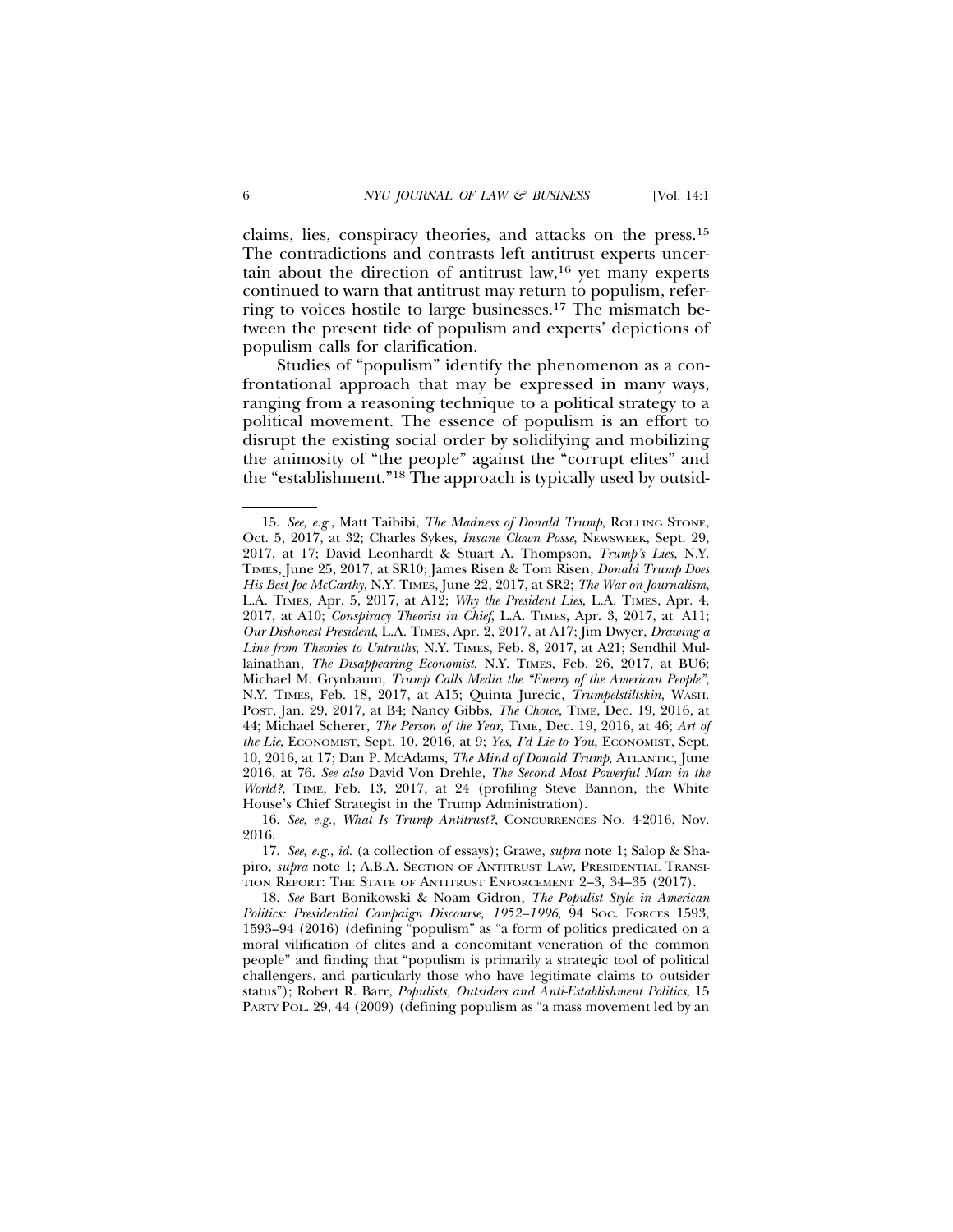ers, mavericks, and ideologues when institutions appear to cause or neglect social and economic problems of "the people."19 Historically, rapid technological advancements, economic crises, and changes in the composition of the population were conducive to populism.20 Otherwise, populism often serves as a persuasion technique and inspires ideological beliefs. Populism can be found throughout the political spectrum, but is concentrated at the poles.<sup>21</sup> It does not have contextual characteristics—the phenomenon defies political classifications and tends to include inconsistent and even contradicting elements.22

Two common characteristics of populism are nationalism and anti-intellectualism. Populist nationalism is a product of commitments to "the people," as opposed to "others." Like populism itself, populist nationalism is an evasive concept that may mean anything from national pride and efforts to main-

outsider or maverick seeking to gain or maintain power by using anti-establishment appeals and plebiscitarian linkages"); Cas Mudde, *The Populist Zeitgeist*, 39 GOV'T & OPPOSITION 541, 543 (2004) (defining populism as "an ideology that considers society to be ultimately separated into two homogeneous and antagonistic groups, 'the pure people' versus 'the corrupt elite', and which argues that politics should be an expression of the . . . general will of the people"); Margaret Canovan, *Trust the People! Populism and the Two Faces of Democracy*, 47 POL. STUD. 2, 3 (1999) (defining populism as "an appeal to 'the people' against both the established structure of power and the dominant ideas and values of the society"); MICHAEL KAZIN, THE POPULIST PERSUASION: AN AMERICAN HISTORY 1 (rev. ed. 1998) (defining populism as "a language whose speakers conceive of ordinary people as a noble assemblage not bounded narrowly by class, view their elite opponents as self-serving and undemocratic, and seek to mobilize the former against the latter"). *See also Playing With Fear*, ECONOMIST, Dec. 12, 2015, at 15 ("Populists differ, but the bedrock for them all is economic and cultural insecurity."); George Packer, *The Populists*, NEW YORKER, Sept. 7, 2015, at 23 ("That's the volatile nature of populism: it can ignite reform or reaction, idealism or scapegoating. It flourishes in periods . . . when large numbers of citizens who see themselves as the backbone of America . . . feel that the game is rigged against them.").

<sup>19.</sup> *See, e.g.*, Bonikowski & Gidron, *supra* note 18, at 1594 ; Barr, *supra* note 18, at 44.

<sup>20.</sup> *See* KAZIN, *supra* note 18; ERNESTO LACLAU, ON POPULIST REASON (2005).

<sup>21.</sup> *See* Mudde, *supra* note 18 at 542.

<sup>22.</sup> LACLAU, *supra* note 20.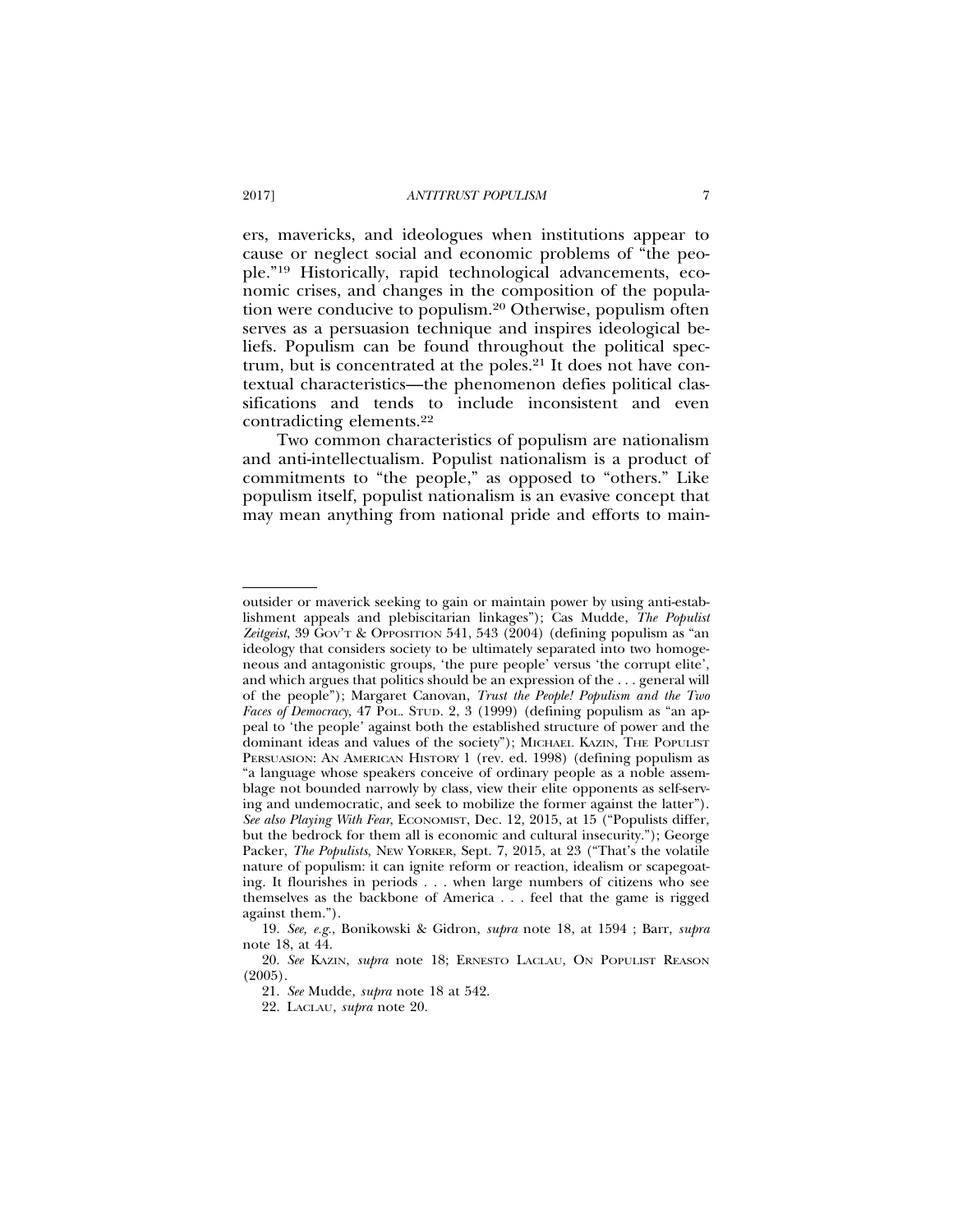tain national identity to isolationism and anti-globalism.23 Populist anti-intellectualism refers to the willingness of populists to seek endorsement of low-information audiences, rejection of facts and criticism, common use of conspiracy theories, and targeting of intellectuals as "corrupt elites."24 Populist thinkers sometimes include intellectuals, such as those of the Progressive movement in the early 20th century and the conservative movement in the late 20th century.<sup>25</sup> But the participation of intellectual thinkers in populist movements does not cure their anti-intellectual nature. Historian Richard Hofstadter famously identified in populism a "paranoid style," which he described as a crusading mentality of "angry minds" that use thin ideas with "heated exaggeration, suspiciousness, and conspiratorial fantasy."26 Hofstadter's characterization captures the spirit of the populist style: a persuasion technique that utilizes exaggerations and anxieties to promote certain ideas supposedly to serve the public.<sup>27</sup> Political populism periodically gains power, but the populist style has always been common and is here to stay.28 It is this style that defines populists, not their commitments to particular ideas.

<sup>23.</sup> Barr, *supra* note 18; Canovan, *supra* note 18; Mudde, *supra* note 18; KAZIN, *supra* note 18. *See generally Why They're Wrong*, ECONOMIST, Oct. 1, 2016, at 11; John O'Sullivan, *Special Report: The World Economy*, ECONOMIST, Oct. 1, 2016; *The New Nationalism*, ECONOMIST, Nov. 19, 2016, at 11; *League of Nationalists*, ECONOMIST, Nov. 19, 2016, at 63; *Drawbridges Up*, ECONOMIST, July 30, 2016, at 16 (explaining that "[t]he divide in rich countries is not between left and right but between open and closed").

<sup>24.</sup> *See,* e.g., RICHARD HOFSTADTER, ANTI-INTELLECTUALISM IN AMERICAN LIFE (1962); Richard Hofstadter, *The Paranoid Style in American Politics*, HARPER'S, Nov. 1964, at 77; MATT K. LEWIS, TOO DUMB TO FAIL xxx (2016) ("The word [intellectuals] has a negative connotation on the Right."); James Surowiecki, *The Populism Problem*, NEW YORKER, Feb. 15, 2010, at 50 ("[The] new populism has stitched together incompatible concerns and goals into one 'I'm mad as hell' quilt.").

<sup>25.</sup> *See* KAZIN, *supra* note 18.

<sup>26.</sup> Hofstadter, *The Paranoid Style in American Politics*, *supra* note 24.

<sup>27.</sup> For the use of reasoning to advance arguments *see* Hugo Mercier & Dan Sperber, *Why Do Humans Reason? Arguments for an Argumentative Theory*, 34 BEHAV. & BRAIN SCI. 57 (2011) (discussing empirical literature showing that people tend to use reasoning to persuade others, not to evaluate their own ideas, and often fail to recognize that they do so).

<sup>28.</sup> *See* KAZIN, *supra* note 18.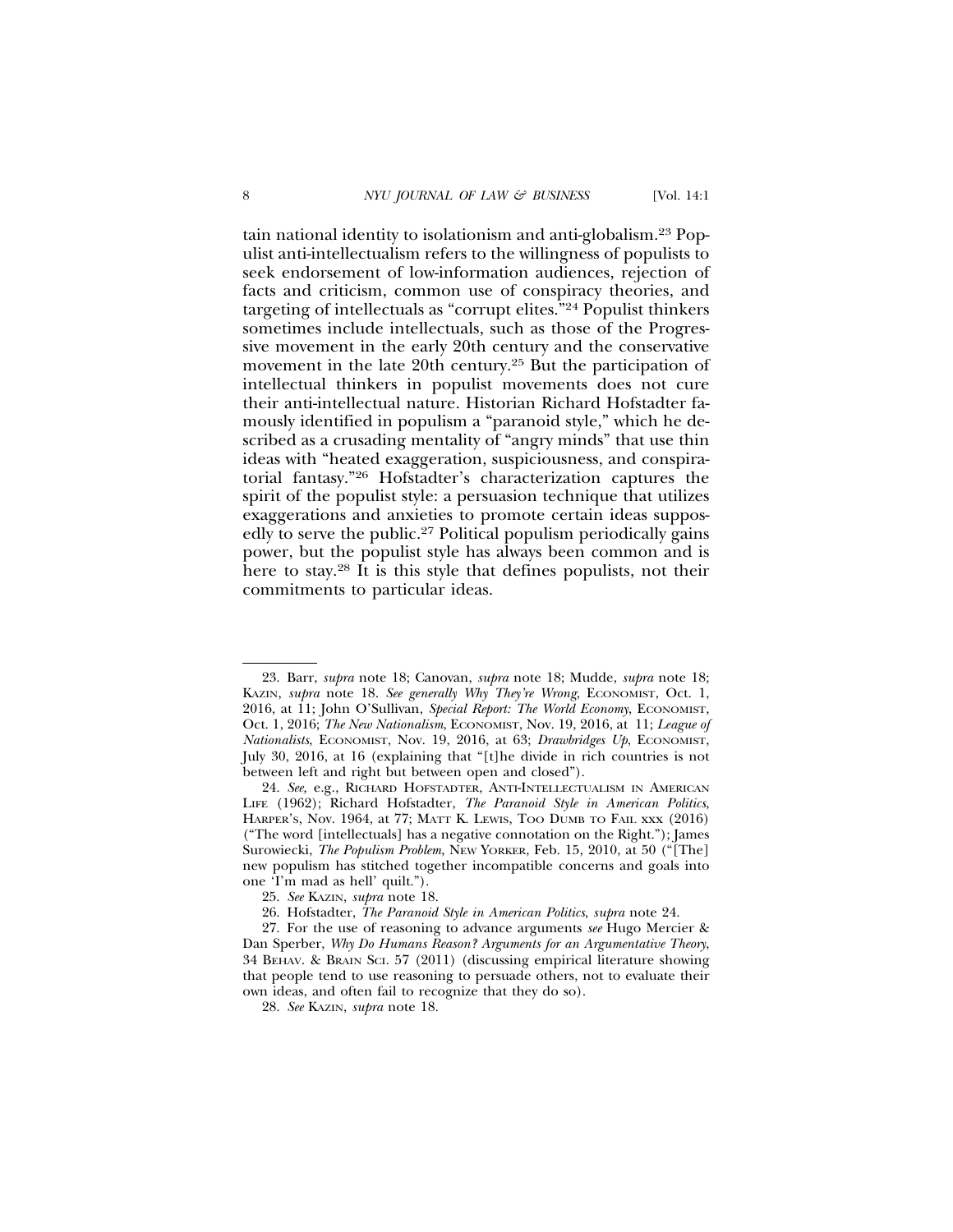#### 2017] *ANTITRUST POPULISM* 9

#### B. *Defining Antitrust Populism*

The populist style—used as a reasoning instrument often appears in antitrust law and policy, as well as in antitrust literature. "Antitrust populism," thus, may be defined as an expression of the populist style in antitrust law and literature the use of thin ideas, exaggerations, and anxieties to advance antitrust theories. Two vocal strains in antitrust law have these characteristics and are closely related to populist political movements. For their affiliations to political movements, these strains are casually known as "liberal" and "conservative," but may be better described as "anti-bigness" and "anti-enforcement" populist strains. Anti-bigness populism is the old strain that has been traditionally known in antitrust literature as "populism." This strain seeks to protect the local control of industries by small businesses and identifies business size as evil.29 Justices Brandeis and Douglas greatly contributed to this line of antitrust populism. Brandeis was often described with titles that bespeak the aura of populism: "the people's lawyer"30 and the "principal champion of small business."31 Before his appointment to the Supreme Court, Brandeis wrote a highly influential series of articles for *Harper's Weekly,* which discussed the "Money Trust" problem and advocated for using the antitrust laws against large industrial companies and the financial industry.32 The most famous article in this series was

32. *Banker-Management*, HARPER'S WKLY., Aug. 16, 1913, at 14; *The Solution of the Trust Problem*, HARPER'S WKLY., Nov. 8, 1913, at 18; *Cutthroat Prices*,

<sup>29.</sup> *See*, *e.g.*, Brown Shoe Co. v. U.S., 370 U.S. 294 (1962) (relying on antibigness sentiments to block a merger).

<sup>30.</sup> *See* MELVIN I. UROFSKY, LOUIS D. BRANDEIS: A LIFE 227 (2009); John Braeman, *"The People's Lawyer" Revisited: Louis D. Brandeis versus the United Shoe Machinery Company*, 50 AM. J. L. HIST. 284 (2010). *See also* LOUIS D. BRANDEIS, BUSINESS – A PROFESSION 321 (1914) ("We hear much of the 'corporation lawyer,' and far too little of the 'people's lawyer.' The great opportunity of the American Bar is and will be to stand again as it did in the past, ready to protect also the interests of the people.").

<sup>31.</sup> Milton Handler, *Introductory* – *The Brandeis Conception of the Relationship of Small Business to Antitrust*, 16 A.B.A. SEC. ANTITRUST L. 13, 14 (1960). *See also* Richard P. Adelstein, *"Islands of Conscious Power": Louis D. Brandeis and the Modern Corporation*, 63 BUS. HIST. REV. 614, 615 (1989) (describing Justice Brandeis as the "indefatigable champion of small enterprise"); ROB-ERT H. BORK, THE ANTITRUST PARADOX: A POLICY AT WAR WITH ITSELF 41 (1978) ("It is well known that a strong underlying policy orientation of Brandeis' approach was sympathy for small, perhaps inefficient traders who might go under in fully competitive markets.").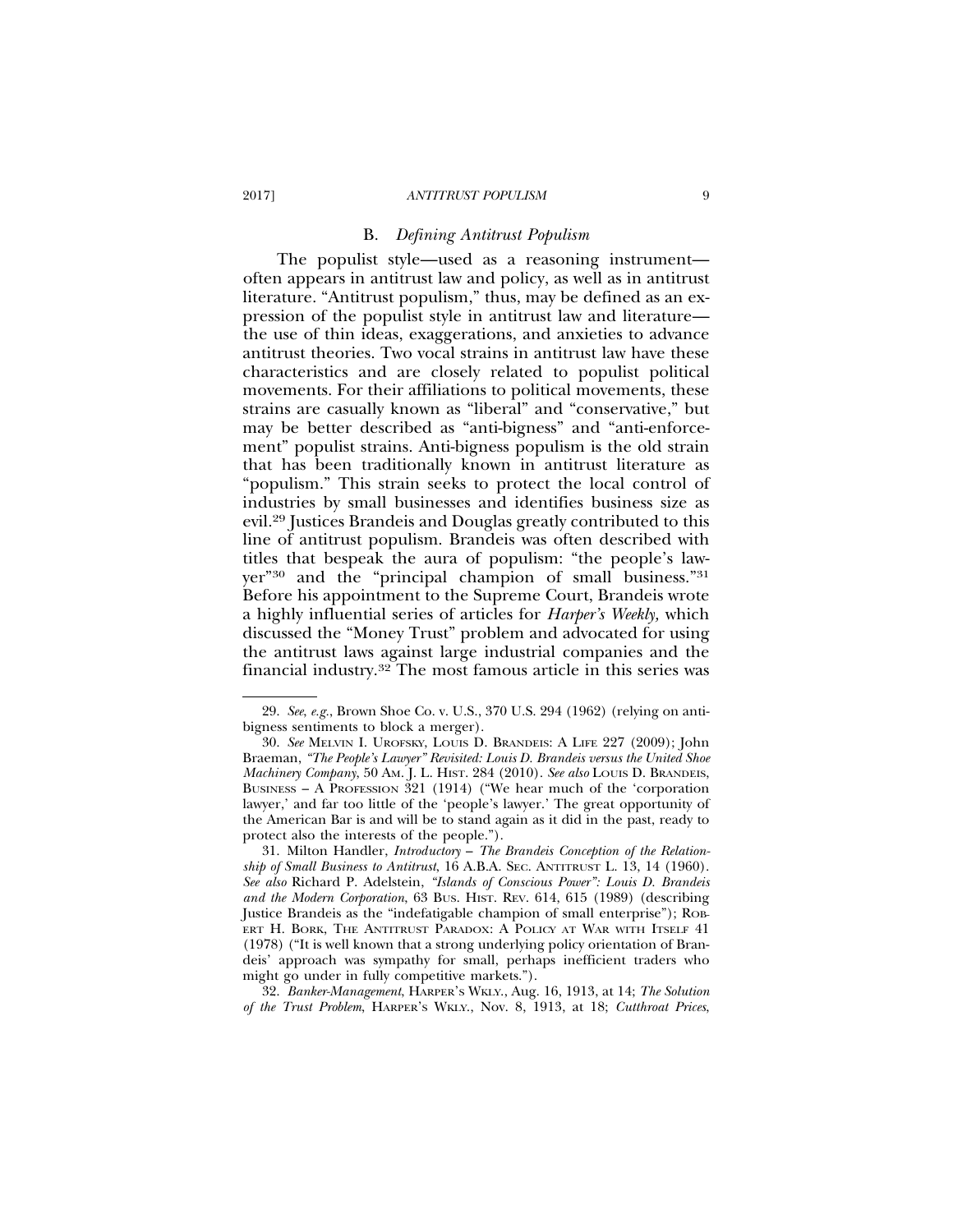*A Curse of Bigness*, which iconized the condemnation of business size. Brandeis's writing has inspired many anti-bigness advocates. Justice William Douglas, who succeeded Justice Brandeis on the Court, pressed the pro-enforcement line far further than Brandeis.<sup>33</sup>

By contrast, the anti-enforcement strain emphasizes criticism of enforcement institutions and identities reasons to avoid antitrust enforcement. It builds on exaggerated beliefs that markets are competitive and tend to correct themselves relatively quickly, whereas erroneous antitrust enforcement is common and impairs market functioning. Robert Bork is the most influential thinker behind this strain of populism. Bork's famous antitrust paradox is largely a critique of Brandeis's anti-bigness populism and the Supreme Court that supposedly endorsed Brandeis's ideas.<sup>34</sup> Bork believed that antitrust law had "so decayed" that it was "no longer intellectually respecta-

HARPER'S WKLY., Nov. 15, 1913, at 10; *Breaking the Money Trust*, HARPER'S WKLY., Nov. 22, 1913, at 10; *How the Combiners Combine*, HARPER'S WKLY., Nov. 29, 1913, at 9; *The Endless Chain*, HARPER'S WKLY., Dec. 6, 1913, at 13; *Serve One Master Only!*, HARPER'S WKLY., Dec. 13, 1913, at 10; *What Publicity Can Do*, HARPER'S WKLY., Dec. 20, 1913, at 10; *Where the Banker Is Superfluous*, HARPER'S WKLY., Dec. 27, 1913, at 18; *Big Men and Little Business*, HARPER'S WKLY., Jan. 3, 1914, at 11; *A Curse of Bigness*, HARPER'S WKLY., Jan. 10, 1914, at 18; *The Inefficiency of the Oligarchs*, HARPER'S WKLY., Jan. 17, 1914, at 18. Brandeis later published some of the articles in a book that focused on the financial sector. LOUIS D. BRANDEIS, OTHER PEOPLE'S MONEY AND HOW THE BANK-ERS USE IT (1914).

<sup>33.</sup> C. Paul Rogers III, *The Antitrust Legacy of Justice William O. Douglas*, 56 CLEV. ST. L. REV. 895 (2008). *See also* United States v. Columbia Steel Co., 334 U.S. 495, 535–36 (1948) (Douglas, J., dissent):

We have here the problem of bigness. Its lesson should by now have been burned into our memory by Brandeis. The Curse of Bigness shows how size can become a menace—both industrial and social. It can be an industrial menace because it creates gross inequalities against existing or putative competitors. It can be a social menace—because of its control of prices . . . [S]ize . . . the measure of the power of a handful of men over our economy. That power can be utilized with lightning speed. It can be benign or it can be dangerous. The philosophy of the Sherman Act is that it should not exist.

<sup>34.</sup> *See, e.g.*, ROBERT H. BORK, THE ANTITRUST PARADOX: A POLICY AT WAR WITH ITSELF  $\overline{408}$  (1978) ("The paths [of] ... antitrust law ... [exhibit] the paradox of great popularity and vigorous enforcement coupled with internal contradiction and intellectual decadence."); Robert H. Bork & Ward S. Bowman Jr., *The Crisis in Antitrust*, FORTUNE, Dec. 1963, at 138 (warning about a crisis caused by "'protectionist' trends in antitrust").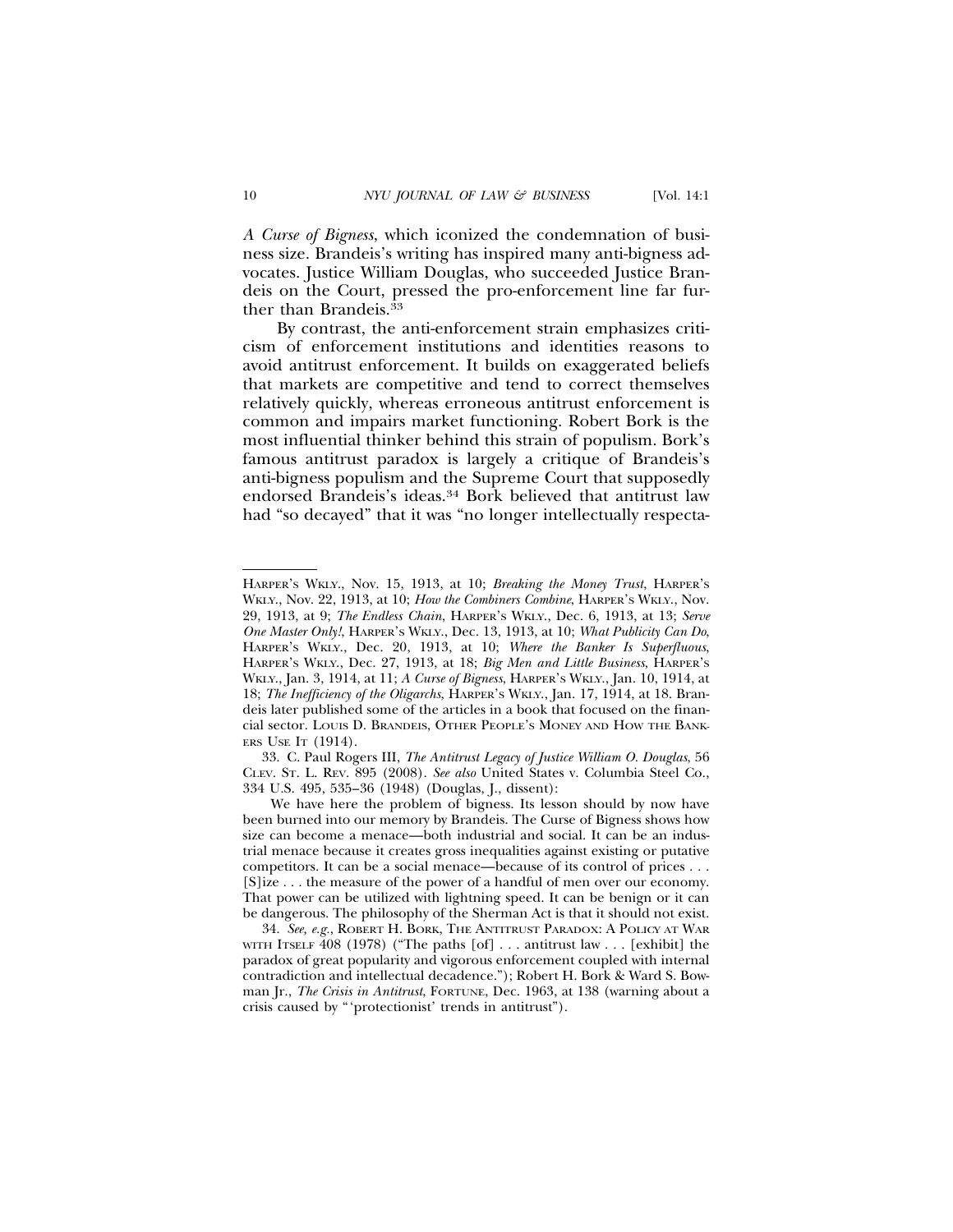ble."35 Yet, in his pursuit of a more logical version of antitrust law, Bork went as far as offering and promoting a study of the legislative intent of the Sherman Act that is completely divorced from the record.36 Bork's attack on institutions, chiefly the Supreme Court, and aversion of liberal elites epitomize populism.

As populist voices, the anti-bigness and anti-enforcement strains have a few common characteristics. Both are expressions of political populism and are guided by criticism of institutions—big corporations and their enablers, antitrust enforcement, politicians, and weak courts. The antitrust philosophy of each strain builds on relentless critique of the other strain and intellectuals associated with that strain. Of course, proponents of each strain take pride in its intellect, while emphasizing the incoherency of the other strain. Explicitly or implicitly, proponents of each strain see populism only in the other strain.

The contrast between the Warren and Roberts Courts illustrates the point. The Warren Court's pro-small business approach is often used to exemplify anti-bigness populism.37 The Roberts Court's antitrust jurisprudence approach is, in many ways, a mirror image of the Warren Court. It reflects chronic skepticism of the efficacy of antitrust enforcement and hostility toward antitrust plaintiffs.38 Thus, when the Warren and Roberts Courts are compared in their antitrust jurisprudence, it is difficult to argue that one is populist and the other is not.

# II.

#### TECHNOLOGICAL PROGRESS AND ANTITRUST POPULISM

The relationship between antitrust and technological change provides some context for the sources of antitrust populism. The term "technological change" refers to improved ef-

<sup>35.</sup> BORK, *supra* note 34, at 418.

<sup>36.</sup> Barak Orbach, *Was the Crisis in Antitrust a Trojan Horse?*, 79 ANTITRUST L.J. 881, 891 (2014).

<sup>37.</sup> *See, e.g.*, Kauper, *supra* note 1. The Chicago School developed literature ridiculing the antitrust jurisprudence of the Warren Court. *See* Herbert Hovenkamp, *Antitrust Policy After Chicago*, 84 MICH. L. REV. 213, 218 (1985) ("The Chicago School has been particularly relentless in its criticism of the antitrust policy of the Warren Era, which has been presented as the antithesis of sound economic thinking in antitrust policy.").

<sup>38.</sup> *See* Epstein et al., *supra* note 7; Scheiber, *supra* note 7.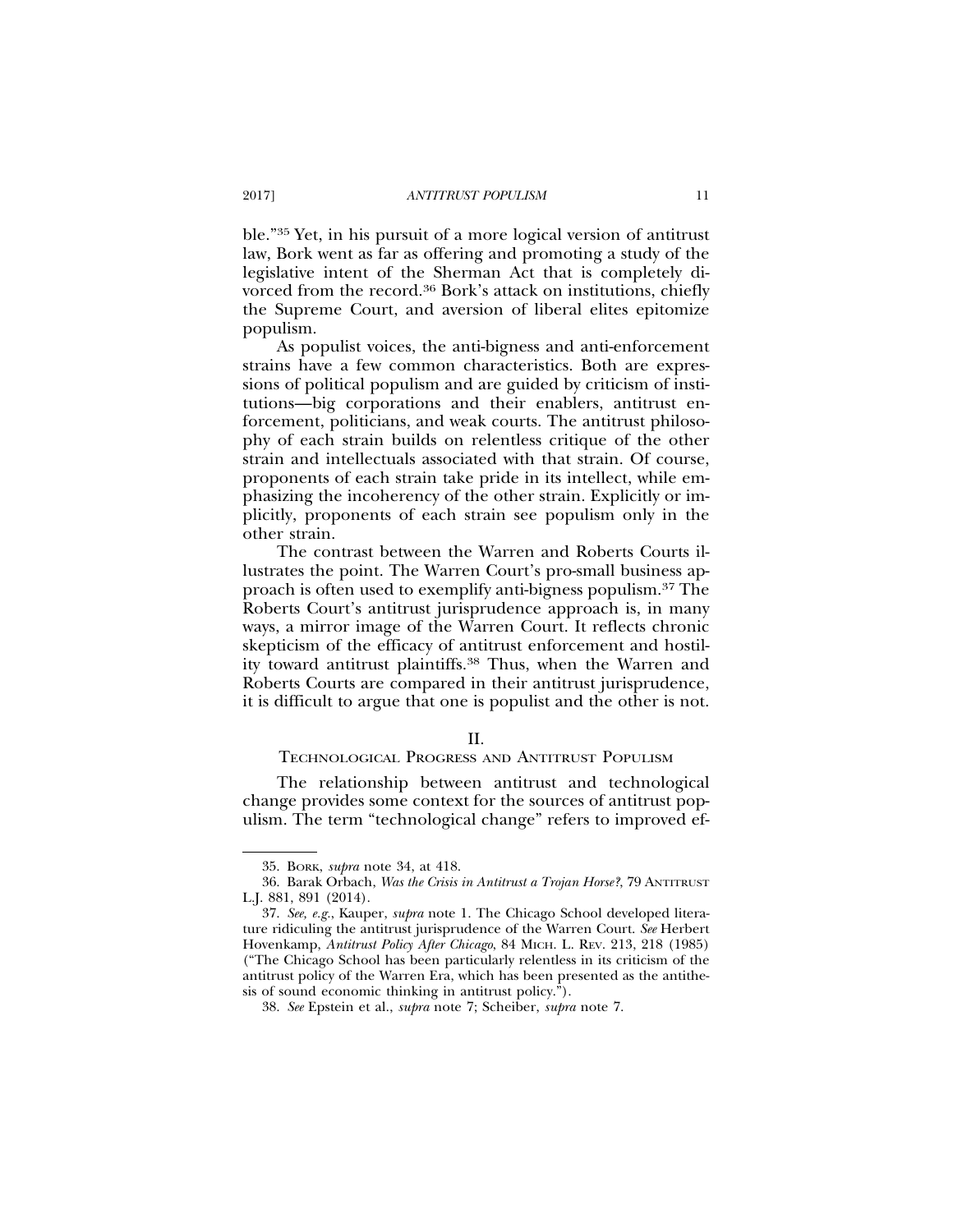ficiencies gained through innovation. The process disrupts markets and may be unfavorable to older technologies and small economic units. A market disruption, especially one with negative effects on small firms, is a prescription for antitrust populism.

#### A. *Guiding Principles for National Policies*

Modern national economic policies are guided by the premise that productivity growth, which is an increased efficiency measured by gross domestic product (GDP) per capita per hour, defines a country's ability to improve the standard of living over time.39 The primary source of productivity growth, in turn, is the "total factor productivity" (TFP), which is the portion of national output not explained by the amount of inputs used; namely, the gap between input and output of resources in production. TFP is generally attributed to innovation and efficiencies.40 Accordingly, national economic policies, including antitrust law, seek to promote efficiency and innovation. These widely accepted economic principles, which emphasize the virtues of technological progress, were developed during the twentieth century. In the context of antitrust policies, competition is one of the factors that may affect innovation intensity, but the relationship between competition and innovation is complex.41 Market competition may influence the degree of

<sup>39.</sup> *See, e.g.*, COUNCIL OF ECONOMIC ADVISERS, ECONOMIC REPORT OF THE PRESIDENT 207 (2016) ("Productivity growth is critical to the well-being of the American economy, its workers, and its households. Growth in labor productivity means American workers generate more output for a given amount of work, which can lead to higher living standards via higher wages, lower prices, and a greater variety of products."); PAUL KRUGMAN, THE AGE OF DI-MINISHED EXPECTATIONS 11 (3d ed. 1997) ("Productivity isn't everything, but in the long run it is almost everything. A country's ability to improve its standard of living over time depends almost entirely on its ability to raise its output per worker."). The reliance on GDP to measure prosperity has been under criticism. *See How to Measure Prosperity*, ECONOMIST, Apr. 30, 2016, at 7; *The Trouble with GDP*, ECONOMIST, Apr. 30, 2016, at 23.

<sup>40.</sup> *See* Jason Furman, Chairman, Council of Economic Advisors, Productivity Growth in the Advanced Economies: The Past, the Present, and Lessons for the Future, Remarks at the Peterson Institute for International Economics (July 9, 2015).

<sup>41.</sup> *See, e.g.*, Carl Shapiro, *Competition and Innovation: Did Arrow Hit the Bull's Eye?*, *in* THE RATE AND DIRECTION OF ECONOMIC ACTIVITY REVISITED 361 (Josh Lerner & Scott Stern eds., 2012); Jonathan B. Baker, *Beyond Schumpeter vs. Arrow: How Antitrust Fosters Innovation*, 74 ANTITRUST L.J. 575, 577 (2007);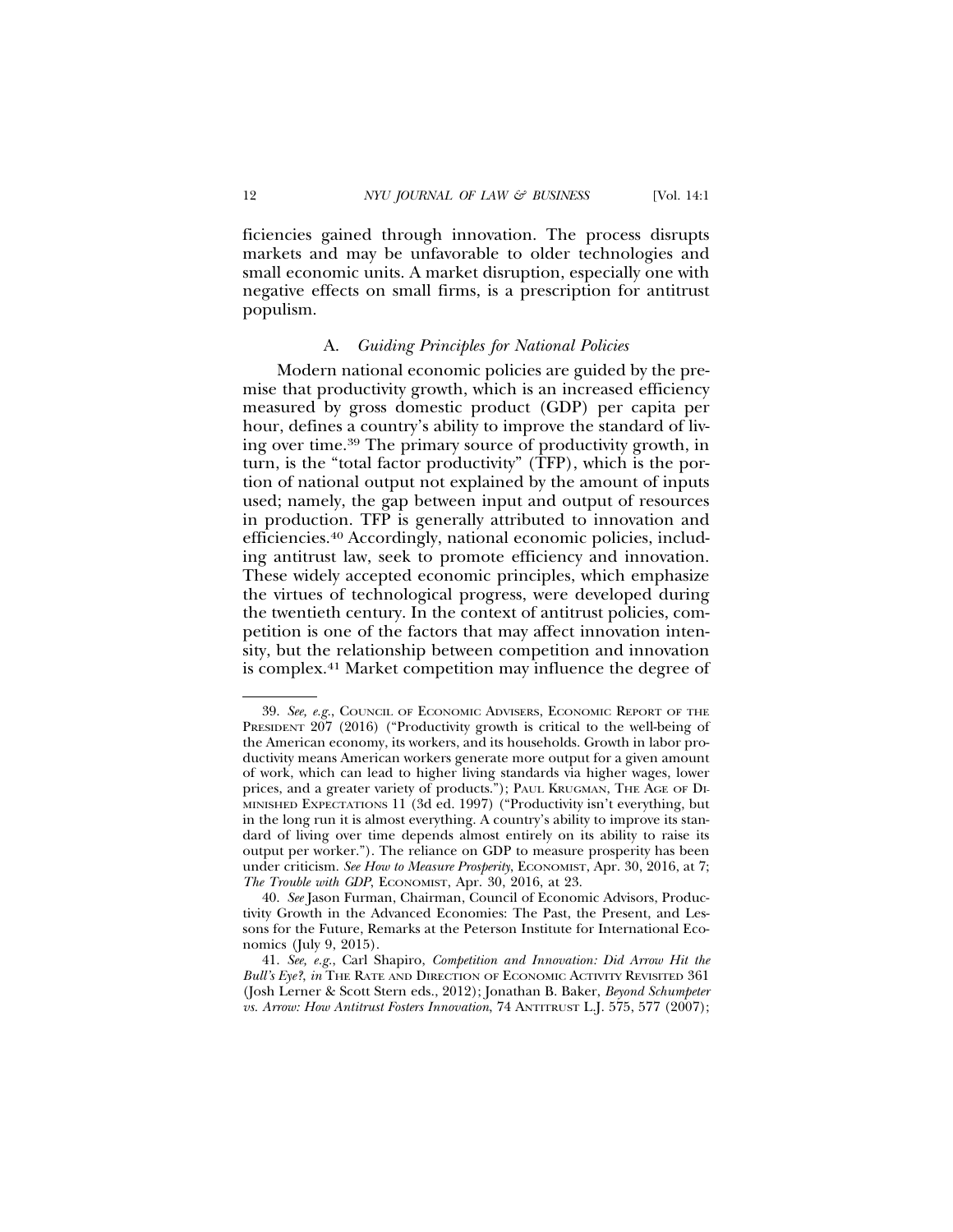inventive activities, but not always in the same direction and it is not entirely clear how.42 There is, however, a broad consensus that antitrust law should facilitate and promote innovation.<sup>43</sup>

#### B. *The Social Costs of Progress*

One of the assumptions underlying economic policies that seek to enhance productivity growth is that negative welfare effects, associated with increased efficiencies and innovation, dissipate effectively in the economy. When this condition does not hold, efficiencies and innovation may not produce the expected productivity growth and improvements in the standard of living. This phenomenon is known as the "productivity paradox."44

To illustrate the productivity paradox, consider the present time. The transition from the "old economy" to the "new economy" produced considerable efficiencies, but is unfavorable to large segments of society.45 Big data, artificial intelligence, and robotics permit greater automation and improved optimization, leading to dramatic changes in the demand for skills, the elimination of many jobs, and the retirement of

Michael L. Katz & Howard A. Shelanski, *Mergers and Innovation*, 74 ANTI-TRUST L.J. 1, 2 (2007).

<sup>42.</sup> *See, e.g.*, Shapiro, *supra* note 41, at 362; Ilya Segal & Michael D. Whinston, *Antitrust in Innovative Industries*, 97 AM. ECON. REV. 1703, 1703 (2007) ("[T]he effects of antitrust policy on innovation are poorly understood."); Katz & Shelanski, *supra* note 41, at 2 (analyzing challenges for merger policy when sometimes concentration is conducive to innovation); Baker, *supra* note 41, at 577.

<sup>43.</sup> *See* HERBERT HOVENKAMP, THE ANTITRUST ENTERPRISE: PRINCIPLE AND EXECUTION 1 (2005) ("Few people dispute that antitrust's core mission is protecting consumers' right to the low prices, innovation, and diverse production that competition promises."); U.S. DEP'T OF JUSTICE, COMPETITION AND MONOPOLY: SINGLE FIRM CONDUCT UNDER SECTION 2 OF THE SHERMAN ACT vii (2008) ("The U.S. antitrust laws reflect a national commitment to the use of free markets to allocate resources efficiently and to spur the innovation that is the principal source of economic growth.").

<sup>44.</sup> Nobel laureate Robert Solow is credited for identifying the phenomenon, when in the late 1980s he observed that "[y]ou can see the computer age everywhere but in the productivity statistics." Robert M. Solow, *We'd Better Watch Out*, N.Y. TIMES BOOK REV., July 12, 1987, at 36.

<sup>45.</sup> For early discussions of the transition to the new economy *see The New Economy: Work in Progress*, ECONOMIST, July 24, 1999, at 21; *The New Economy*, TIME, May 30, 1983, at 62.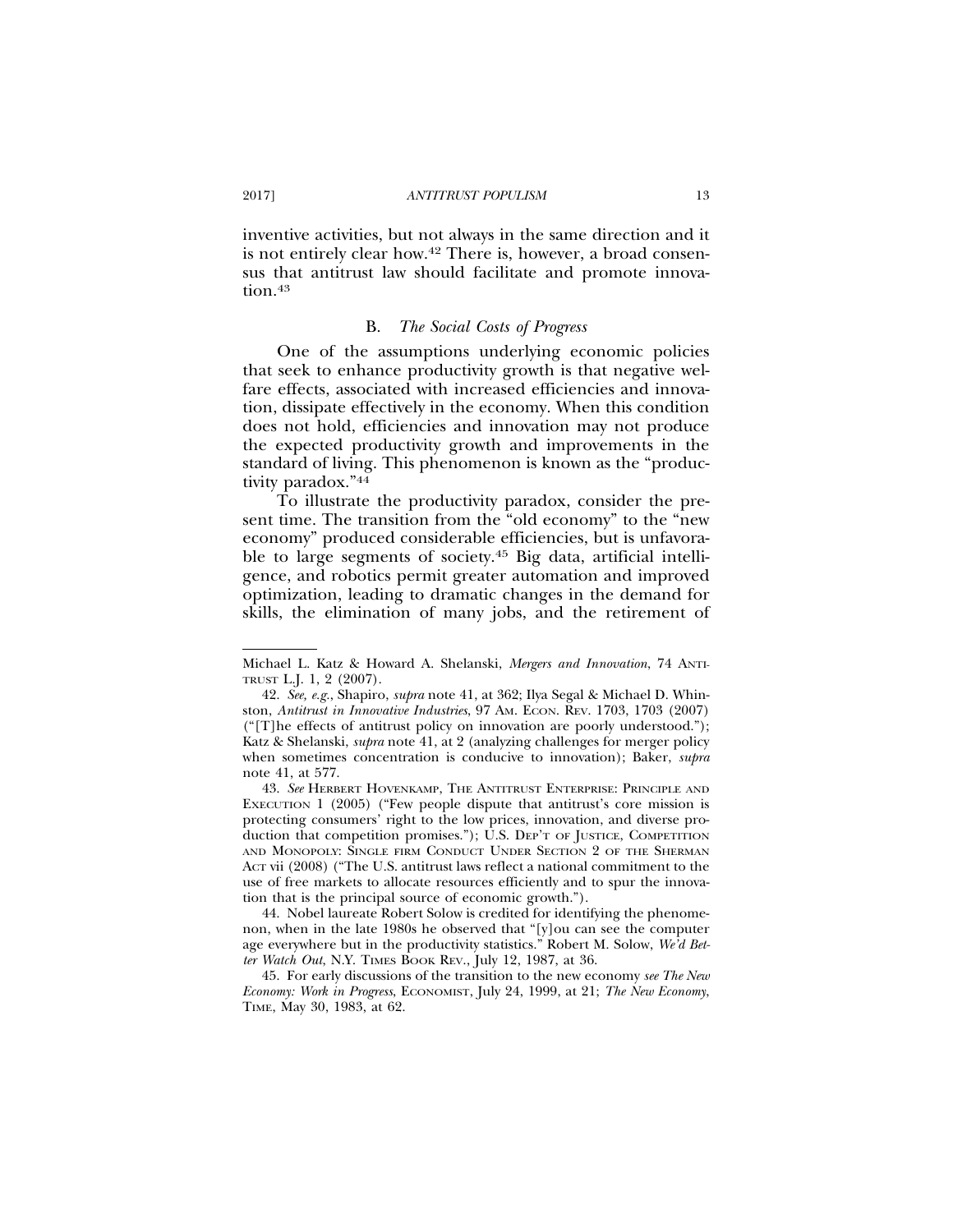many technologies.46 In numerous industries, the demand for labor has already dramatically declined or changed, and in others the decline and transformation of the demand is imminent. Technology and innovation change labor markets in other ways as well. Over 20% of the workforce is already employed in the "gig economy" and this sector is expected to grow.47 In these markets, gig workers enter into formal agreements with on-demand companies (*e.g.*, Uber, Airbnb) to provide services to the company's customers. The contractual arrangements of gig workers are flexible, giving workers fewer benefits than those provided to traditional employees and less control over their tasks than a typical independent contractor would have.48 These contractual arrangements produce considerable efficiencies, leading to the decline of traditional business models in various industries.49 The productivity gains tend to be unfavorable to the workforce and small companies.50 The productivity paradox, thus, is created because of the negative welfare effects on large segments in the economy.

Long term-trends underscore negative welfare effects experienced during the transition to the new economy. Since the mid-1970s, income inequality has been on the rise, business dynamism (the rate of entry of entrepreneurial firms) has been declining, mobility between jobs and across occupations

<sup>46.</sup> *See, e.g.*, ERIK BRYNJOLFSSON & ANDREW MCAFEE, THE SECOND MA-CHINE AGE (2014); Tom Standage, *Special Report: Artificial Intelligence*, ECONO-MIST, June 25, 2016; *The Onrushing Wave*, ECONOMIST, Jan. 18, 2014, at 24; Carl Benedikt Frey & Michael A. Osborne, The Future of Employment: How Susceptible Are Jobs to Computerisation? (Sept. 17, 2013) (working paper) (on file with the Oxford Martin Programme on Technology and Employment); *Special Report: Data, Data Everywhere*, ECONOMIST, Feb. 27, 2010.

<sup>47.</sup> *See* Cynthia A. Montgomery et al., *The On-Demand Economy*, Harvard Business School Technical Note 716-405, Sept. 2015; SARAH A. DONOVAN ET AL., CONG. RESEARCH SERV., WHAT DOES THE GIG ECONOMY MEAN FOR WORK-ERS? (2016); *There's an App for That*, ECONOMIST, Jan. 3, 2015, at 17.

<sup>48.</sup> Mark J. Loewenstein, *Agency and the New Economy*, 72 BUS. LAWYER 1 (2017).

<sup>49.</sup> Anna Louie Sussman & Josh Zumbrun, *'Gig' Economy Spreads Broadly*, WORLD STOCK MARKET NEWS (Mar. 25, 2016), http://stockmarketnewsworld .com/gig-economy-spreads-broadly/; DONOVAN ET AL., *supra* note 47. *See also There's an App for That*, ECONOMIST, Jan. 3, 2015, at 17.

<sup>50.</sup> *See, e.g.*, Eric Morath, *Top Earners Gain in Gig Economy*, WALL ST. J., May 4, 2016, at A2; *Part-time Palaver*, ECONOMIST, Sept 19, 2015, at 74; Lauren Weber, *Some Bosses Reclassify Employees to Cut Costs*, WALL ST. J., July 1, 2015, at B1.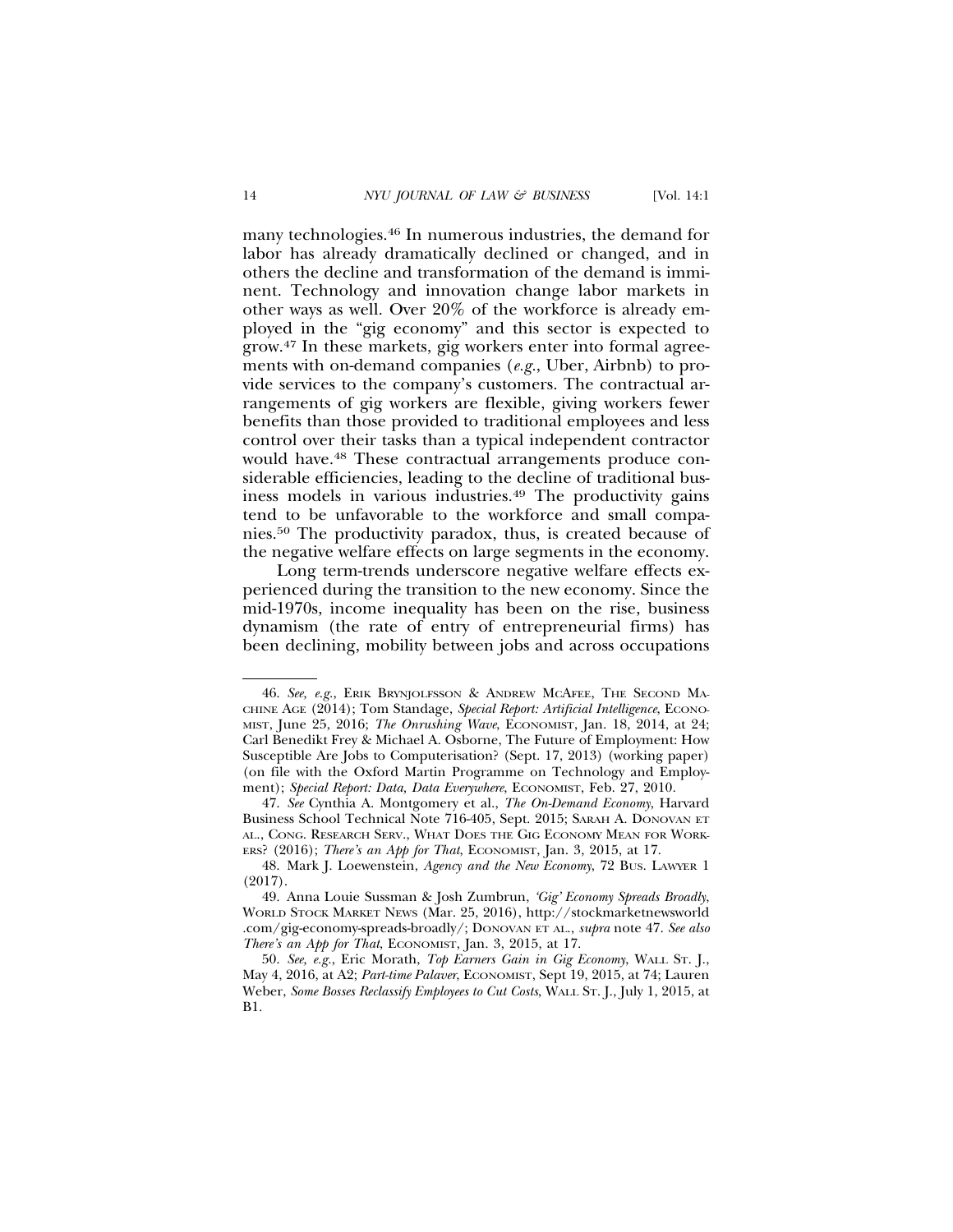has diminished, market concentration in many key industries has increased, and national productivity growth has been relatively disappointing.<sup>51</sup> The trends are not fully understood. There is, however, a consensus that social discontent caused by the transition to the new economy is among the primary causes of the present rise of populism in the United States.52 Stated simply, during the past decades, dramatic changes in markets produced significant efficiencies, yet various trends related to these changes also generated negative welfare effects and social discontent.

Thus, although technological progress is celebrated as the principal engine of prosperity, theory and history show that rapid technological change may result in significant negative welfare effects that could give rise to populism. Such populism, in turn, tends to result in policy distortions that have additional and even greater negative effects.

# C. *Industrial Revolutions and Their Significance*

The United States produced two industrial revolutions that generated prolonged periods of social discontent. The Second Industrial Revolution led to the emergence of the first large businesses and prompted Congress and the states to begin developing modern business laws. The present industrial revolution is still ongoing and is often described as the transition from the "old economy" to the "new economy."53 Both industrial revolutions generated massive waves of populism.

<sup>51.</sup> *See* Jason Furman, Beyond Antitrust: The Role of Competition Policy in Promoting Inclusive Growth, Remarks delivered at Searle Center Conference on Antitrust Economics and Competition Policy (Sept. 16, 2016); Thomas Piketty & Emmanuel Saez, *Income Inequality in the United States*, 1913–1998, 118 Q. J. Econ. 1 (2003); Thomas Piketty & Emmanuel Saez, *Inequality in the Long Run, 344 SCIENCE 838 (2014); Forgotten Men, ECONOMIST,* Feb. 18, 2017, at 22 (describing the growing gap between white working-class men and other men in the United States); Adrian Wooldridge, *Special Report: The Rise of the Superstars*, ECONOMIST, Sept. 17, 2016 (describing the rise of companies with market power); *Too Much of a Good Thing*, *ECONOMIST*, March 26, 2016, at 23 (describing the increase in concentration in the US economy); *Jobs Are Not Enough*, ECONOMIST, July 19, 2014, at 23 (describing the decline in productivity growth).

<sup>52.</sup> *See* Barack Obama, *The Way Ahead*, ECONOMIST, Oct. 8, 2016, at 22.

<sup>53.</sup> The "First Industrial Revolution," mostly known as the "Industrial Revolution," took place in Great Britain between 1760 and 1830. It gave birth to factories in Great Britain and later in other countries. *See* THE BRIT-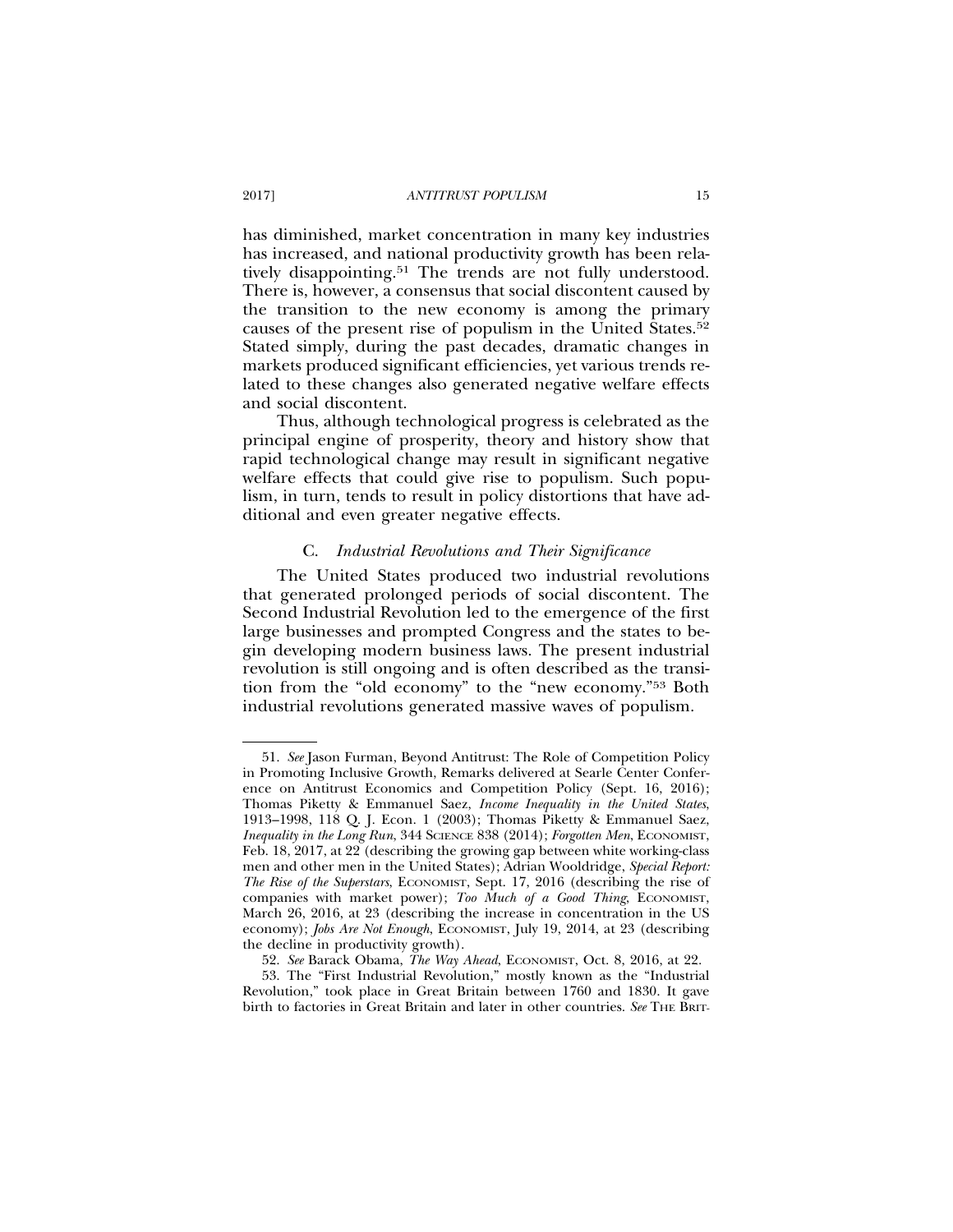An "industrial revolution" is a rapid transformation of the economy through significant technological advancements, bringing about automation and enhanced efficiencies. The concept intends to convey the idea of a radical change in the set of technological possibilities.<sup>54</sup> At least in the short run, industrial revolutions have considerable negative welfare effects, such as elimination of jobs, and losses to businesses that are invested in older technologies.55 These negative welfare effects are conducive to populism.

The "Second Industrial Revolution" was a spike of innovation in the United States between 1870 and 1914, which contributed to productivity growth in the US economy that lasted into the 1970s.56 The technological advancements of the era contributed to the development of mass production and mass distribution and, thus, to a transformation of the economy. New forms of businesses emerged—multiunit companies. These business enterprises utilized economies of scale and scope, integrated several lines of operations, and relied on professional managements.57 The rise of multiunit firms marked the decline of traditional businesses that were owned by "an individual or a small number of owners," who operated "a shop, factory, bank, or transportation line, out of a single office."58 The Second Industrial Revolution formed what was known during much of the twentieth century as the "modern

ISH INDUSTRIAL REVOLUTION: AN ECONOMIC PERSPECTIVE (Joel Mokyr ed., 2d ed. 1999).

<sup>54.</sup> *See* DAVID S. LANDES, THE UNBOUND PROMETHEUS (2d ed. 2003).

<sup>55.</sup> David H. Autor, *Why Are There Still So Many Jobs? The History and Future of Workplace Automation*, 29 J. ECON. PERSP. 3 (2015); Joel Mokyr et al., *The History of Technological Anxiety and the Future of Economic Growth: Is This Time Different?*, 29 J. ECON. PERSP. 31 (2015). *See also* Thurman Arnold, *Depression—Not in Your Lifetime*, COLLIER'S, Apr. 25, 1953, at 24, 26 (noting that "[s]udden industrial advances always shake existing economic institutions to their foundations.").

<sup>56.</sup> *See* Andrew Atkeson & Patrick J. Kehoe, *Modeling the Transition to a New Economy: Lessons from Two Technological Revolutions*, 97 AM. ECON. REV. 64 (2007); Alfred D. Chandler, Jr., *Industrial Revolutions and Institutional Arrangements*, 33 BULL. AM. ACAD. ARTS & SCI. 33 (1980); Robert J. Gordon*, U.S. Economic Growth since 1870: One Big Wave?*, 89 AM. ECON. REV. 123 (1999).

<sup>57.</sup> ALFRED D. CHANDLER JR., THE VISIBLE HAND: THE MANAGERIAL REVOLUTION IN AMERICAN BUSINESS 1–5 (1977).

<sup>58.</sup> *Id*. at 3. Alfred Chandler observed that the "modern business enterprise" of the twentieth century was "the organizational response to fundamental changes in processes of production and distribution made possible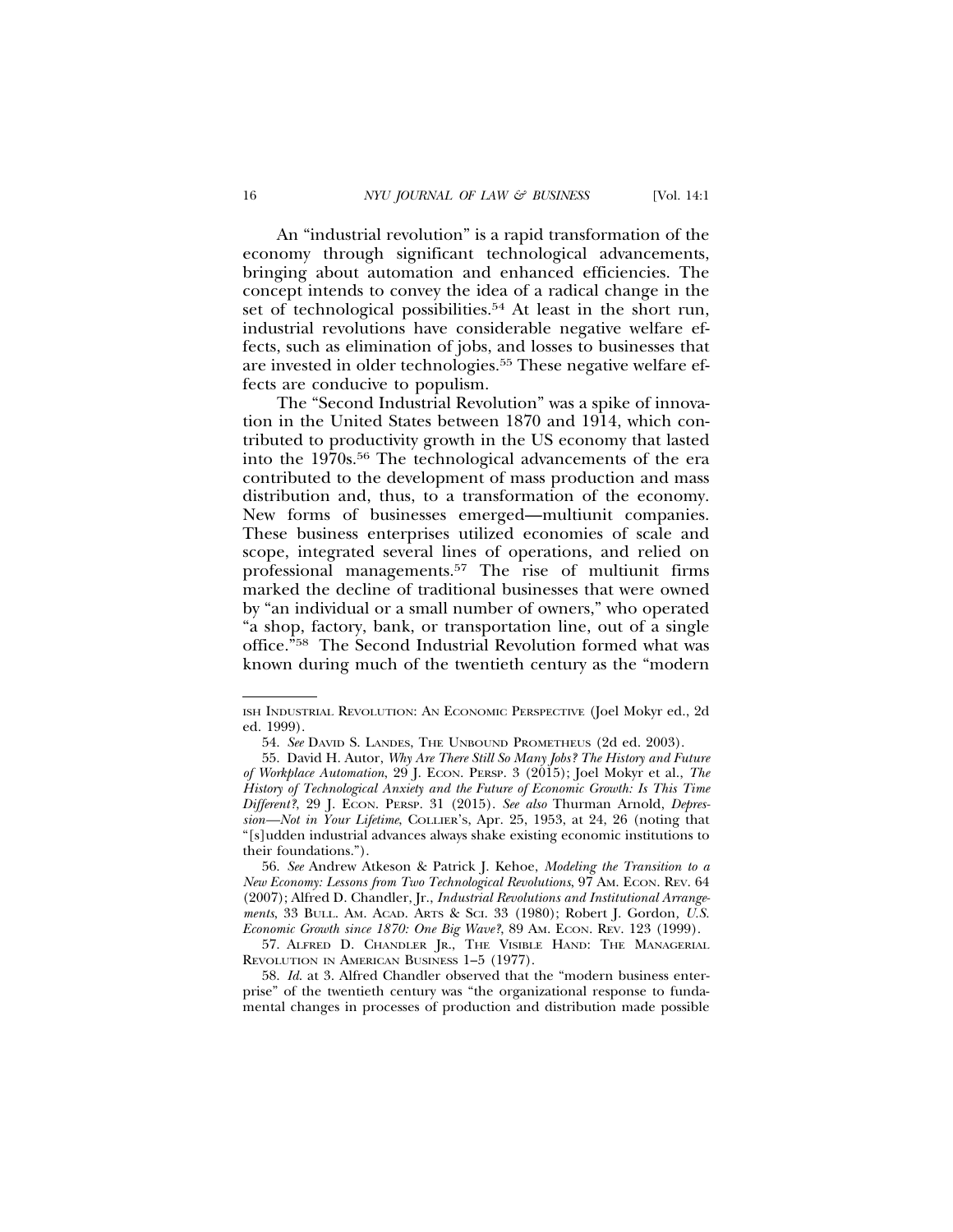economy," which relied on relatively local manufacturing with vertical distribution chains and depended on fossil fuels. Today, the twentieth century economy is known as the "old economy."

The present industrial revolution began in the 1970s.<sup>59</sup> Developments in information and communications technologies (ICT) have been radically transforming the organization of production and distribution. Big data, artificial intelligence, and robotics considerably enhance automation and optimization of resources.60 Additionally, we are witnessing a transition to efficient energy sources and advanced materials, while reducing reliance on fossil fuels and organic materials. This industrial revolution has been expanding globalization, enhancing efficiencies, and reshaping the demand for skills and capital in markets. The new economy is global and builds on technologies that permit automation of a wide range of complex routine and non-routine cognitive tasks (mostly known as "high-tech"). There are also dramatic developments in the structure of business organizations. The new business enterprise that emerges in this industrial revolution is often described as "platform." It utilizes network externalities to connect suppliers and consumers through an online platform. Amazon, Apple, Google, and Facebook, the titans of the era, illustrate the model.<sup>61</sup>

by the availability of new sources of energy and by the increasing application of scientific knowledge to industrial technology." *Id*. at 376.

<sup>59.</sup> *See* Ryan Avent, *The Third Great Wave; To Come*, ECONOMIST, Oct. 4, 2014, at 3; *The New Economy: Work in Progress*, ECONOMIST, July 24, 1999, at 21. *See also* Chandler, *Industrial Revolutions and Institutional Arrangements*, *supra* note 56 (describing the First and Second Industrial Revolution and depicting the likely characteristics of the Third Industrial Revolution).

<sup>60.</sup> *See*, *e.g.*, ERIK BRYNJOLFSSON & ANDREW MCAFEE, THE SECOND MA-CHINE AGE: WORK, PROGRESS, AND PROSPERITY IN A TIME OF BRILLIANT TECH-NOLOGIES (2014); Tom Standage, *The Return of the Machinery Question*, ECONO-MIST, June 25, 2016, at 4; Oliver Morton, *Immigrants from the Future*, ECONO-MIST, March, 29, 2014, at 3; *The Onrushing Wave; The Future of Jobs*, ECONOMIST, Jan. 18, 2014, at 26; Carl Benedikt Frey & Michael A. Osborne, *The Future of Employment: How Susceptible Are Jobs to Computerisation?*, Oxford Martin Programme on the Impacts of Future Technology (Sept. 2013); Kenneth Cukier, *Data, Data Everywhere*, ECONOMIST, Feb. 27, 2010, at 3.

<sup>61.</sup> *See generally Robber Barons and Silicon Sultans; Self-Made Wealth in America*, ECONOMIST, Jan. 3, 2015, at 54; *Everybody Wants to Rule the World; Internet Monopolies*, ECONOMIST, Nov. 29, 2014, at 19; *Another Game of Thrones; Technology Giants at War*, ECONOMIST, Dec. 1, 2012, at 24.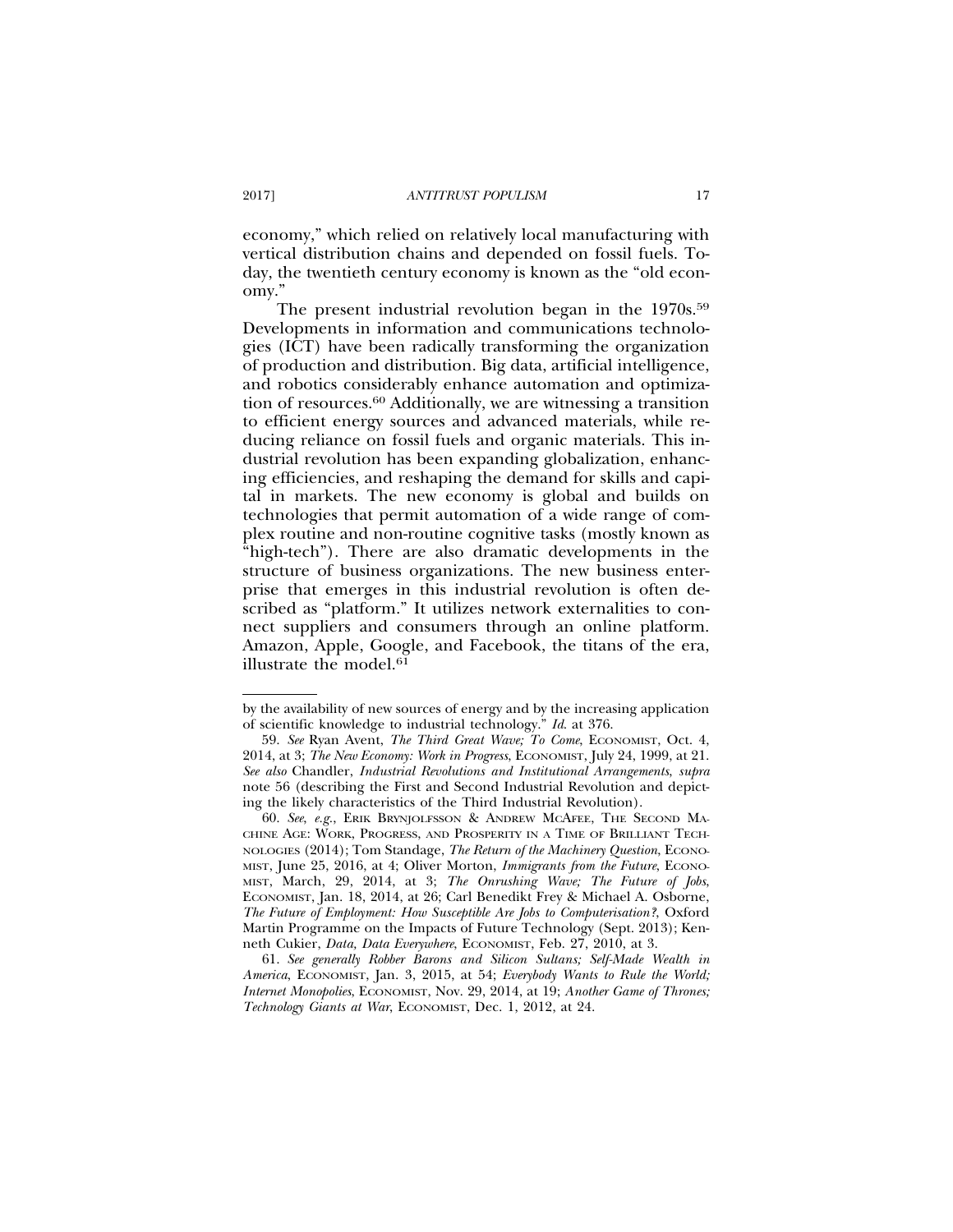## D. *Antitrust Reflections*

Antitrust law was born in a populist reaction to the developments during the Second Industrial Revolution. Congress enacted the Sherman Act in response to a populist agrarian movement whose leaders proudly identified themselves as populists.62 This movement resented intellectualism and perceived technology as a threat.63 The so-called "antitrust movement," which led to the early development of antitrust laws related to "trustbusting," emerged after the enactment of the Sherman Act as a thread of the Progressive movement.64 The four-way presidential race among Woodrow Wilson, William Howard Taft, Theodore Roosevelt, and Eugene Debs in 1912 is often used to illustrate this form of populism.65 Until 2016, the 1912 presidential race was the last election in which antitrust featured in major presidential campaigns.

Old antitrust cases sometimes refer to the need to respond to public anxieties in the era of the Second Industrial Revolution. For example, *Trans-Missouri* speaks of "small dealers and worthy men. . .who might be unable to readjust themselves to their altered surroundings."66 In *Alcoa*, Judge Learned Hand observed that "among the purposes of Congress in 1890 was a desire to put an end to great aggregations of capital because of the helplessness of the individual before them."67 *Brown Shoe* talks about the "desirability of retaining

<sup>62.</sup> *See* Thomas W. Hazlett, *The Legislative History of the Sherman Act Re-Examined*, 30 ECON. INQ. 263 (1992) ; Thomas J. DiLorenzo, *The Origins of Antitrust: An Interest-Group Perspective*, 5 INT'L. REV. L. & ECON. 73, 74 (1985); George J. Stigler, *The Origin of the Sherman Act*, 14 J. L. STUD. 1 (1985). *See also* JOHN D. HICKS, THE POPULIST REVOLT: A HISTORY OF THE FARMERS' ALLI-ANCE AND THE PEOPLE'S PARTY (Minn. Arch. ed., 1931).

<sup>63.</sup> HICKS, s*upra* note 62.

<sup>64.</sup> *See* Richard Hofstadter, *What Happened to the Antitrust Movement?*, *in* THE BUSINESS ESTABLISHMENT 113 (Earl. F. Cheit ed., 1964); Marc Winerman, *The Origins of the FTC: Concentration, Cooperation, Control, and Competition*, 71 ANTITRUST L.J. 1 (2003).

<sup>65.</sup> *See* JAMES CHACE, 1912: WILSON, ROOSEVELT, TAFT & DEBS (2005); Daniel A. Crane, *All I Really Need to Know About Antitrust I Learned in 1912*, 100 IOWA L. REV. 2025 (2015); William Kolasky, *The Election of 1912: A Pivotal Moment in Antitrust History*, 3 ANTITRUST 25 (2011).

<sup>66.</sup> United States v. Trans-Missouri Freight Ass'n, 166 U.S. 290, 323 (1897).

<sup>67.</sup> United States v. Aluminum Co. of Am., 148 F.2d 416, 428 (2d Cir. 1945).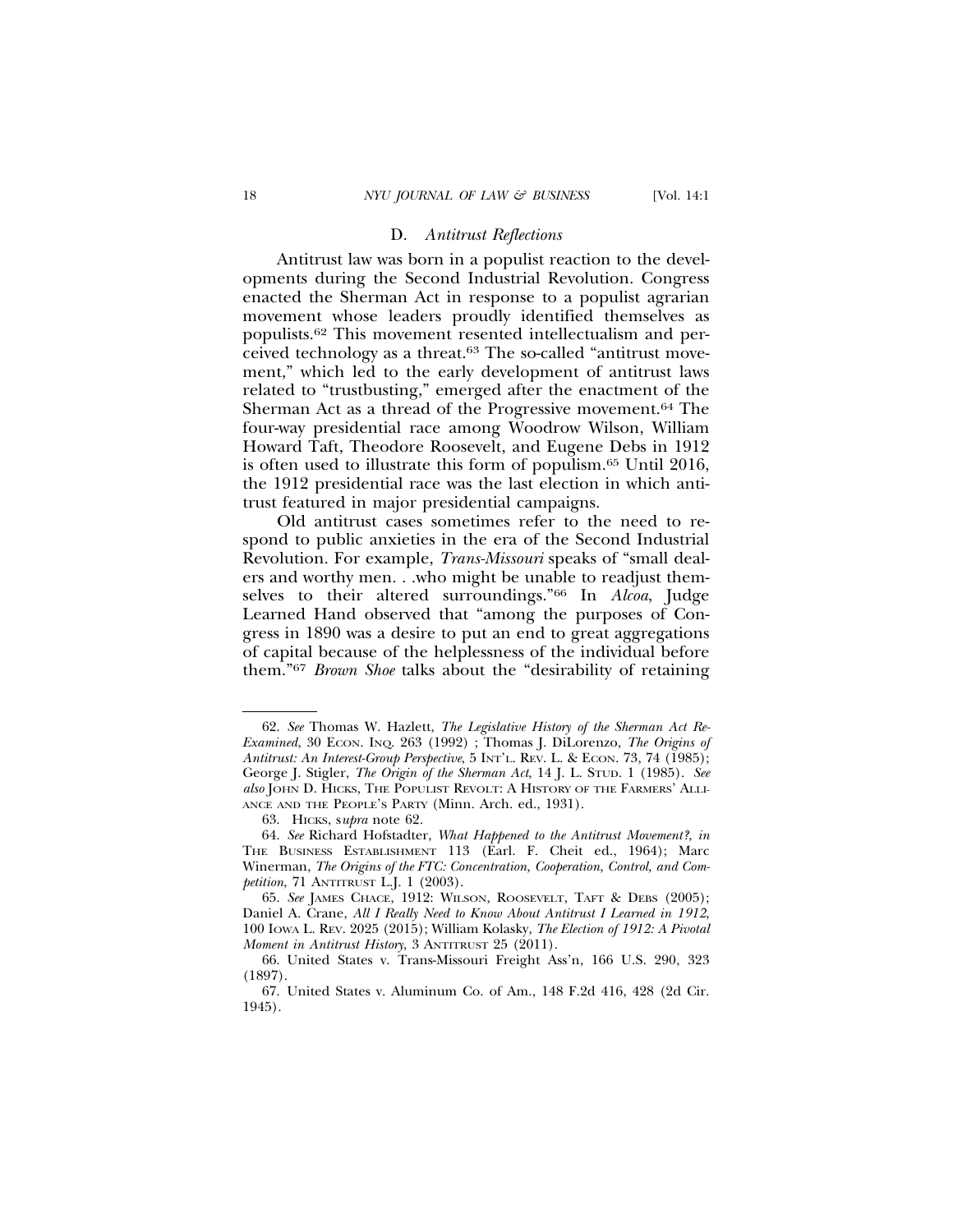local control over industry and the protection of small businesses."68 The adoption of the "rule of reason" standard in the 1911 *Standard Oil* case was perceived as an interpretation empowering large businesses.69 Criticism of the interpretation and concerns regarding the rise of large business entities contributed to the enactment of the Clayton and Federal Trade Commission Acts of 1914.70

By the 1960s, memories of the anxieties and displacement caused by the Second Industrial Revolution had faded. Confidence in government regulation began to erode.71 Courts became influenced by a new "populist mood" expressing doubts of agency expertise and concerns that agencies were "captured" by the industries that they regulated.72 Conservative populism emerged as a movement that criticized the perceived ineffectiveness of the establishment (the government and the Supreme Court), ridiculed liberal intellectuals, and made exaggerated claims about market efficiency and economic logic.73

In economics and antitrust, conservative populism is associated with the Chicago School.74 Four emblematic examples of this populism in antitrust law are (1) the argument that in antitrust consumer welfare means allocative efficiency; (2) the "false positive" (or "error costs") framework; (3) skepticism of

<sup>68.</sup> *Brown Shoe*, 370 U.S. at 315–316.

<sup>69.</sup> Standard Oil Co. v. United States, 221 U.S. 1 (1911). *See Views of Financial Leaders on the Standard Oil Decision*, WALL ST. J., May 17, 1911, at 1. *See also Business Likes Oil Decision*, N.Y. TIMES, May 17, 1911, at 1; *An Improvement Looked for By Leading Industrial Interests*, WALL ST. J., May 20, 1911, at 1; Edward G. Lowry, *The Supreme Court Speaks*, HARPER'S WKLY., June 3, 1911, at 8.

<sup>70.</sup> *See May Amend Sherman Law*, N.Y. TIMES, May 16, 1911, at 4; *Business Likes Oil Decision*, *supra* note 69, at 1; *Amended Trust Law to Be Issue*, WASH. POST, May 17, 1911, at 4; *Senators in Haste to Amend Trust Act*, N.Y. TIMES, May 18, 1911, at 3; *To Tighten Trust Law*, WASH. POST, May 18, 1911, at 1. *See generally* Winerman, *supra* note 64.

<sup>71.</sup> *See*, *e.g.*, MARVER H. BERNSTEIN, REGULATING BUSINESS BY INDEPENDENT COMMISSION (1955); JAMES M. LANDIS, REPORT ON REGULATORY AGENCIES TO THE PRESIDENT-ELECT (1960); MILTON FRIEDMAN, CAPITALISM AND FREEDOM (1962).

<sup>72.</sup> Thomas W. Merrill, *Capture Theory and the Courts: 1967–1983*, 72 CHI.- KENT L. REV. 1039 (1997).

<sup>73.</sup> For populism in the conservative movement, see KAZIN, *supra* note 18, at 165–94; 245–66.

<sup>74.</sup> *See* Herbert Hovenkamp, *Antitrust Policy After Chicago*, 84 MICH. L. REV. 213 (1985).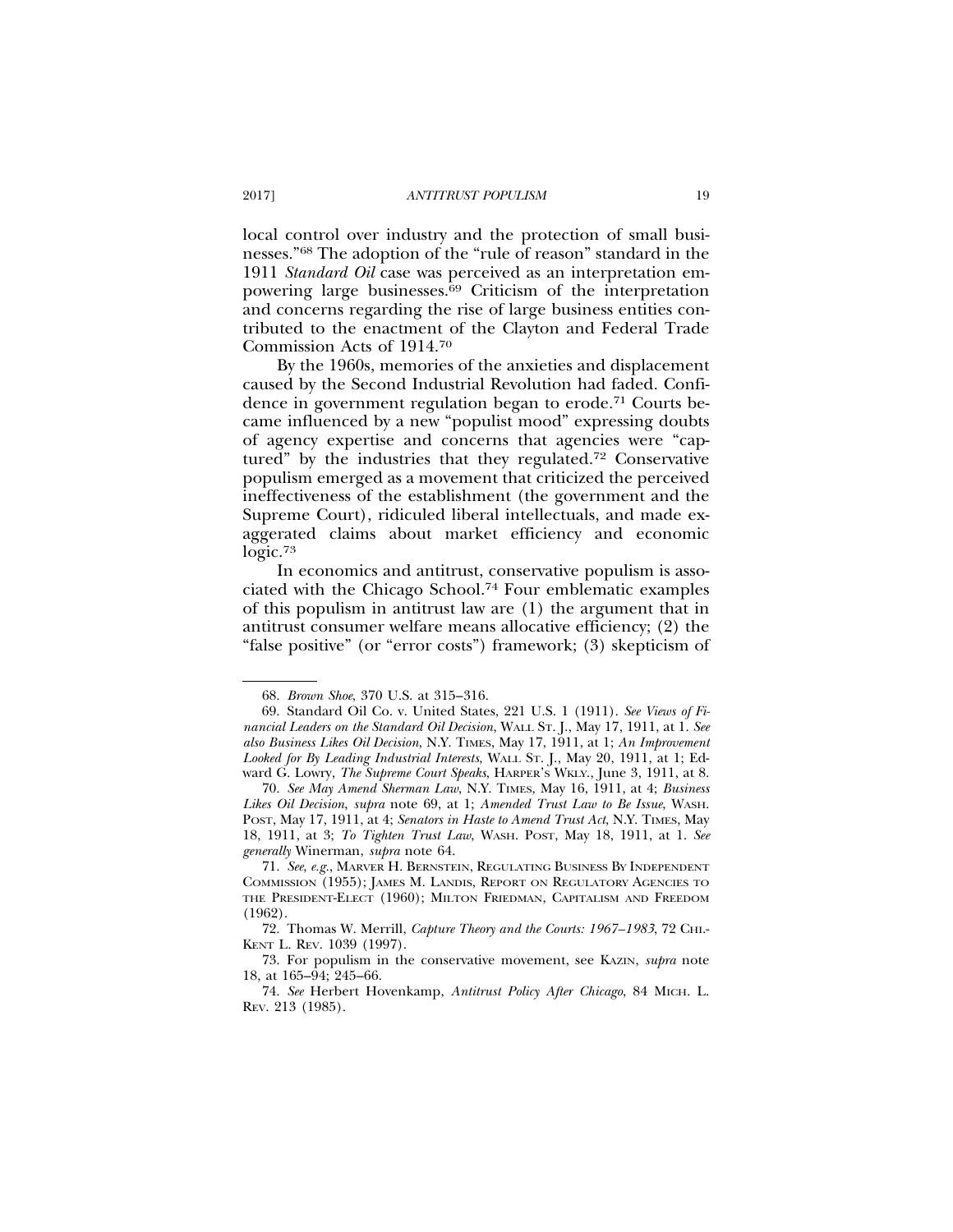the profitability of exclusionary conduct; and (4) the belief that vertical restraints are unlikely to harm competition. The proposition that the phrase "consumer welfare" means "allocative efficiency" comes from Robert Bork's interpretation of the legislative intent of the Sherman Act, which is understood today as academic deceit or gross exaggeration.75 Bork's interpretation implies that distributive concerns should not factor into antitrust policies. Its literal meaning (consumer welfare = efficiency) is confusing and there is no good explanation for its broad endorsement.76 The "false positives" framework was derived from Aaron Director's formulation of laissez faire economics by commentators associated with the Chicago School and was adopted by the Supreme Court as a guiding doctrine for antitrust analysis.77 The framework states that anticompetitive conduct is largely self-correcting, whereas antitrust enforcement deters beneficial business activities.78 Stated simply, the false positives framework is a broad statement that anti-

<sup>75.</sup> Orbach, *supra* note 36.

<sup>76.</sup> *See* Barak Orbach, *The Antitrust Consumer Welfare Paradox*, 7 J. COMPE-TITION L. & ECON. 133 (2011).

<sup>77.</sup> *See* Aaron Director, *The Parity of the Economic Market Place*, 7 J. L. & ECON. 1, 2 (1964) ("Laissez faire has never been more than a slogan in defense of the proposition that every extension of state activity should be examined under a presumption of error."). For criticism of the framework, see Baker, *Taking the Error Out of "Error Cost" Analysis*, *supra* note 7. For the adoption of the framework by the Supreme Court, see for example, Credit Suisse Sec. (USA) LLC v. Billing, 551 U.S. 264, 282 (2007) ("[A]ntitrust courts are likely to make unusually serious mistakes."); Verizon Communs., Inc. v. Law Offices of Curtis V. Trinko, LLP, 540 U.S. 398, 414 (2004) ("Against the slight benefits of antitrust intervention here, we must weigh a realistic assessment of its costs."); Matsushita Elec. Indus. Co. v. Zenith Radio Corp., 475 U.S. 574, 594 (1986) ("[M]istaken inferences in [antitrust] cases . . . are especially costly, because they chill the very conduct the antitrust laws are designed to protect.").

<sup>78.</sup> Frank H. Easterbrook, *The Limits of Antitrust*, 63 TEX. L. REV. 1, 329 (1984):

<sup>[</sup>J]udicial errors that tolerate baleful practices are self-correcting while erroneous condemnations are not. . . .The costs of the judicial process—including the costs of errors, which deter beneficial practices—suggest the wisdom of letting the competitive process rather than the courts deal with conduct that does not create profits by reducing competition. If the practice really is anticompetitive and privately unprofitable, it will go away in time. If it persists, the appropriate inference is that it has competitive benefits.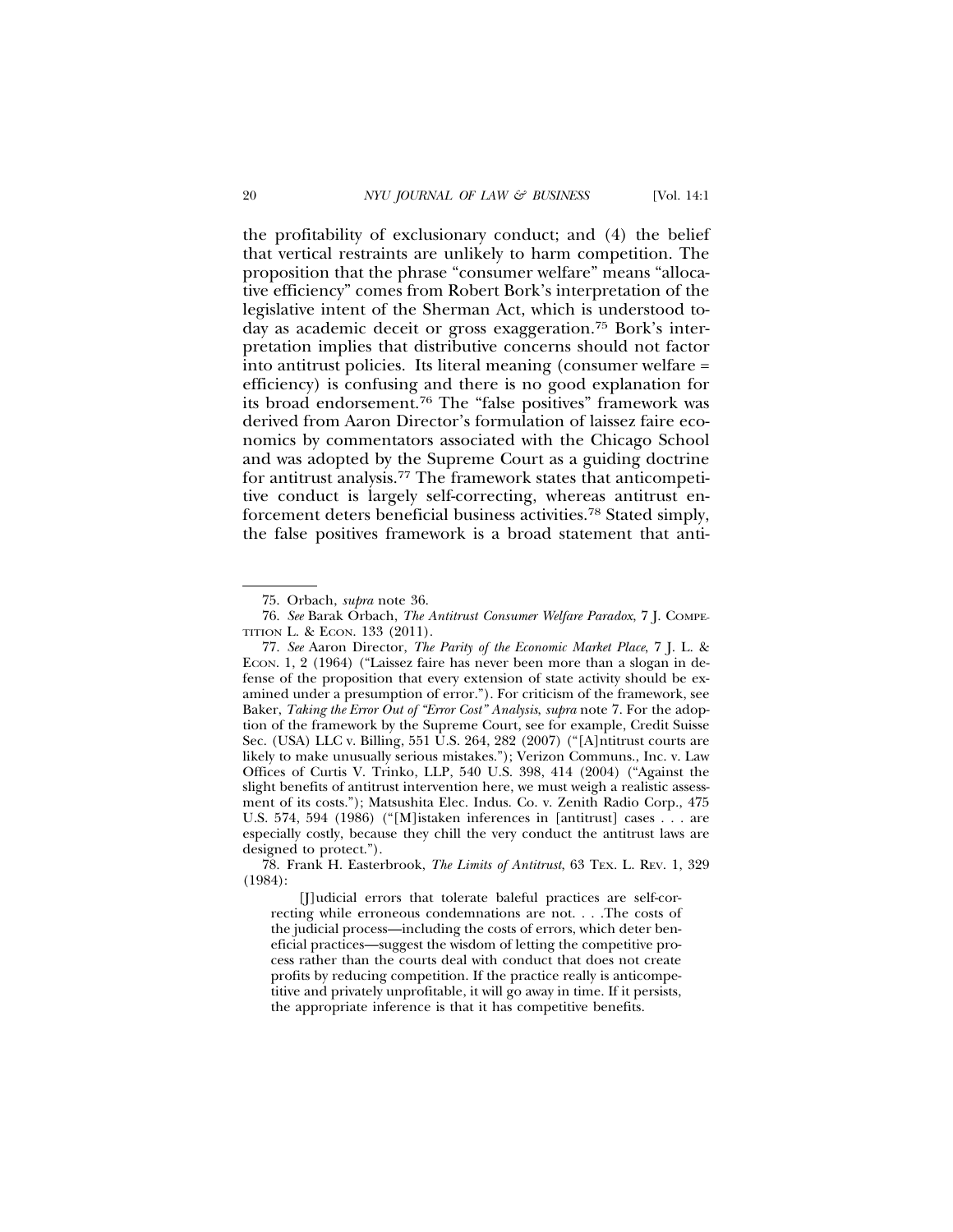trust enforcement tends to be cost-ineffective.79 For example, the skepticism of the potential profitability of exclusionary conduct is often articulated with economic lingo, but generally reflects a hostility toward antitrust enforcement that is not supported by economics.80 Finally, the belief that vertical restraints are unlikely to harm competition emerged when antitrust law condemned many procompetitive vertical restraints. Rather than stating that vertical restraints tend to be procompetitive but may also serve anticompetitive purposes, Chicago School scholars argued that vertical restraints should be legal per se under antitrust law.81 Today, the rule of reason standard applies to vertical restraints and the application of the rule is very unfavorable for plaintiffs.82 As noted, this approach may be better described as anti-enforcement populism.

The transition to the new economy prompted two populist reactions to antitrust law: some have fiercely argued that antitrust laws are ill-equipped to regulate innovative firms, while others have strongly argued that antitrust laws ought to address the size of the technological giants and their financiers. For example, in the late 1990s, the *Microsoft* trial sparked the first significant debate about the role of antitrust law in the new economy.83 In 1998, when the Justice Department and 20 states filed the complaint, Microsoft was the world's largest software maker.84 The debate over the effectiveness of anti-

<sup>79.</sup> *See, e.g.*, Geoffrey A. Manne & Joshua D. Wright, *Google and the Limits of Antitrust: The Case Against the Antitrust Case Against Google*, 34 HARV. J. L. & PUB. POL'Y 1, 6 (2011) ("[T]he error cost framework . . . presumes that errors are an inevitable and core feature of the antitrust enterprise.").

<sup>80.</sup> *See* Baker, *Exclusion as a Core Competition Concern*, *supra* note 7.

<sup>81.</sup> *See, e.g.*, Robert Bork, *Vertical Integration and the Sherman Act: The Legal History of an Economic Misconception*, 22 U. CHI. L. REV. 157 (1954); Frank H. Easterbrook, *Vertical Arrangements and the Rule of Reason*, 53 ANTITRUST L.J. 135 (1984); Richard A. Posner, *The Next Step in the Antitrust Treatment of Restricted Distribution: Per Se Legality*, 48 U. CHI. L. REV. 6 (1981).

<sup>82.</sup> *See* Barak Orbach, *Antitrust Stare Decisis*, 15 ANTITRUST SOURCE 1 (2015).

<sup>83.</sup> United States v. Microsoft Corp., 253 F.3d 34 (D.C. Cir. 2001). *See also* Robert J. Barro, *Why the Antitrust Cops Should Lay Off High Tech*, BUS. WEEK, Aug. 20, 1998, at 20; Robert H. Bork, *The Most Misunderstood Antitrust Case*, WALL ST. J., May 22, 1998, at A16; Robert H. Bork, *What Antitrust Is About*, N.Y. TIMES, May 4, 1998, at A19.

<sup>84.</sup> *At War With Microsoft*, ECONOMIST, May 23, 1998, at 15.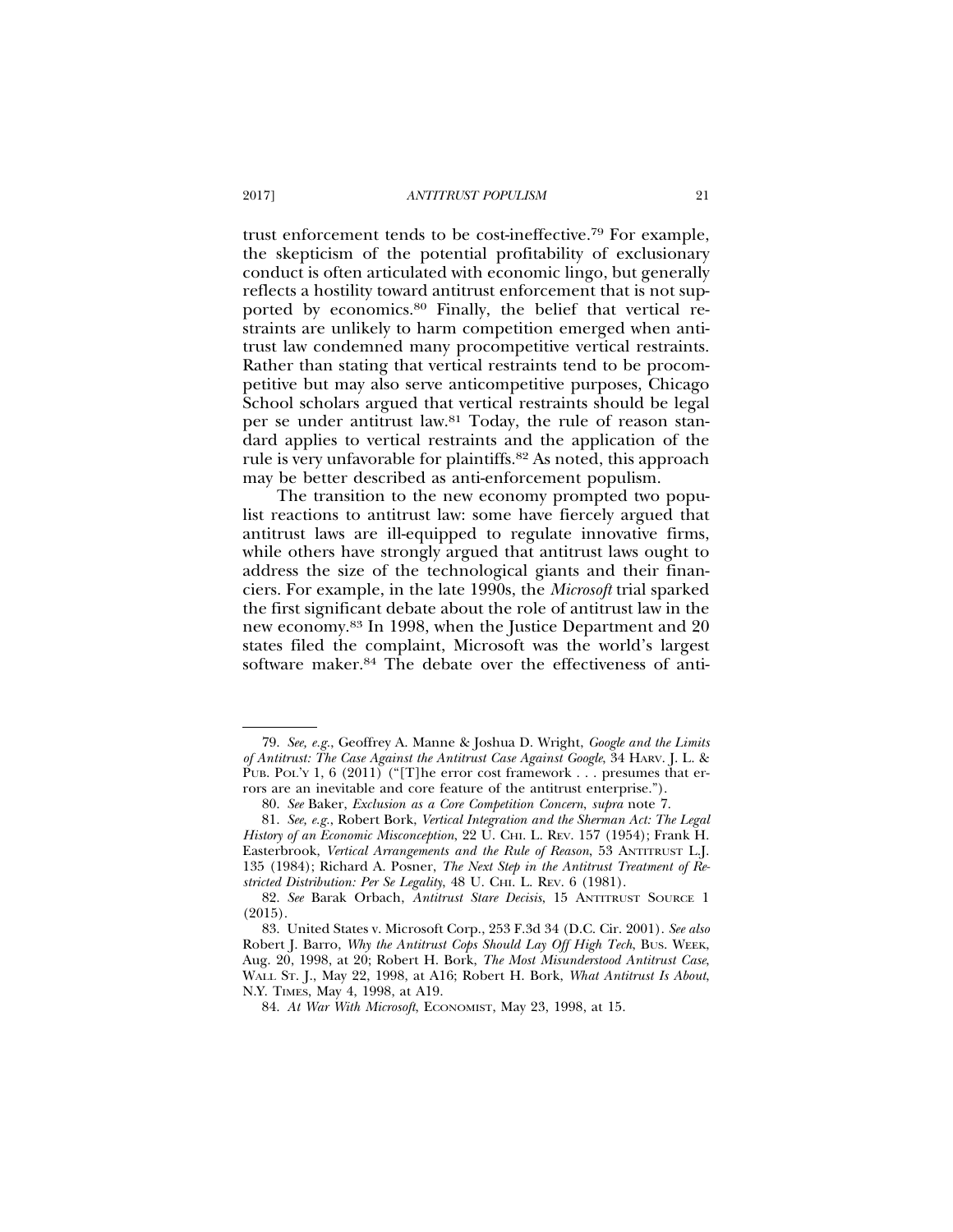trust enforcement roughly followed the trial.85 The *Microsoft* court wrote that it decided the case "against a backdrop of significant debate amongst academics and practitioners over the extent to which 'old economy' . . . doctrines should apply to firms competing in dynamic technological markets."86 The Antitrust Modernization Commission examined the concerns and concluded that there was "no need to revise the antitrust laws to apply different rules to industries in which innovation, intellectual property, and technological change are central features" and that antitrust enforcers should "carefully consider market dynamics" in all industries.<sup>87</sup> More recently, in the *eBook* case, Apple orchestrated a hub-and-spoke conspiracy and warned the court that "a ruling against Apple would set a dangerous precedent" as it would "punish innovation."88

From the opposite direction, fears of size escalated quickly after the Great Recession. Journalists, commentators, and politicians returned to populist ideas from the early days of antitrust law, such as "trust-busting," the protection of small businesses, "fair competition," fears of bigness, concerns that "everything is rigged," and hostility to "robber barons."89 In

86. *Microsoft*, 253 F.3d at 49.

87. ANTITRUST MODERNIZATION COMM'N, REPORT AND RECOMMENDATIONS 32 (2007).

88. United States v. Apple Inc., 952 F. Supp. 2d 638, 707 (S.D.N.Y. 2013), *aff'd*, 791 F.3d 290 (2d Cir. 2015).

<sup>85.</sup> *See, e.g.*, George L. Priest, *Flawed Efforts to Apply Modern Antitrust Law to Network Industries*, *in* HIGH-STAKES ANTITRUST 118 (Robert W. Hahn ed., 2003); David S. Evans & Richard Schmalensee, *Some Economic Aspects of Antitrust Analysis in Dynamically Competitive Industries*, *in* 2 INNOVATION POLICY AND THE ECONOMY 1 (Adam B. Jaffe et al. eds., 2002); Jonathan M. Jacobson, *Do We Need a "New Economy" Exception for Antitrust*, 2001 ANTITRUST 89 (Fall 2001); Robert Pitofsky, *Challenges of the New Economy: Challenges at the Intersection of Antitrust and Intellectual Property*, 68 ANTITRUST L.J. 913 (2001); Richard A. Posner, *Antitrust in the New Economy*, 68 ANTITRUST L.J. 925 (2001).

<sup>89.</sup> *See, e.g.*, Luther Lowe, *It's Time to Bust the Online Trusts*, WALL ST. J., Nov. 1, 2017, at A15; Rana Foroohar, *Tech 'Superstars' Risk a Populist Backlash*, FIN. TIMES, Apr. 24, 2017, at 9; Derek Thompson, *America's Monopoly Problem: How Big Business Jammed the Wheels of Innovation*, ATLANTIC, Oct. 2016, at 26; Adrian Wooldridge, *The Rise of the Superstars*, ECONOMIST, Sept. 17, 2016, at 1; Steven Davidoff Solomon, *Tech Giants Gobble Start-Ups in a Regulatory Blind Spot*, N.Y. TIMES, Aug. 17, 2016, at B3; Paul Krugman, *Robber Baron Recessions*, N.Y. TIMES, Apr. 18, 2016, at A21; *The Problem With Profits*, ECONOMIST, March 26, 2016, at 11; *Too Much of a Good Thing*, ECONOMIST, March 26, 2016, at 23; Theo Francis & Ryan Knuston, *Wave of Megadeals Tests Antitrust Limits in U.S.,* WALL ST. J., Oct. 19, 2015, at A1; Greg Ip, *Why Corporate America Needs Some*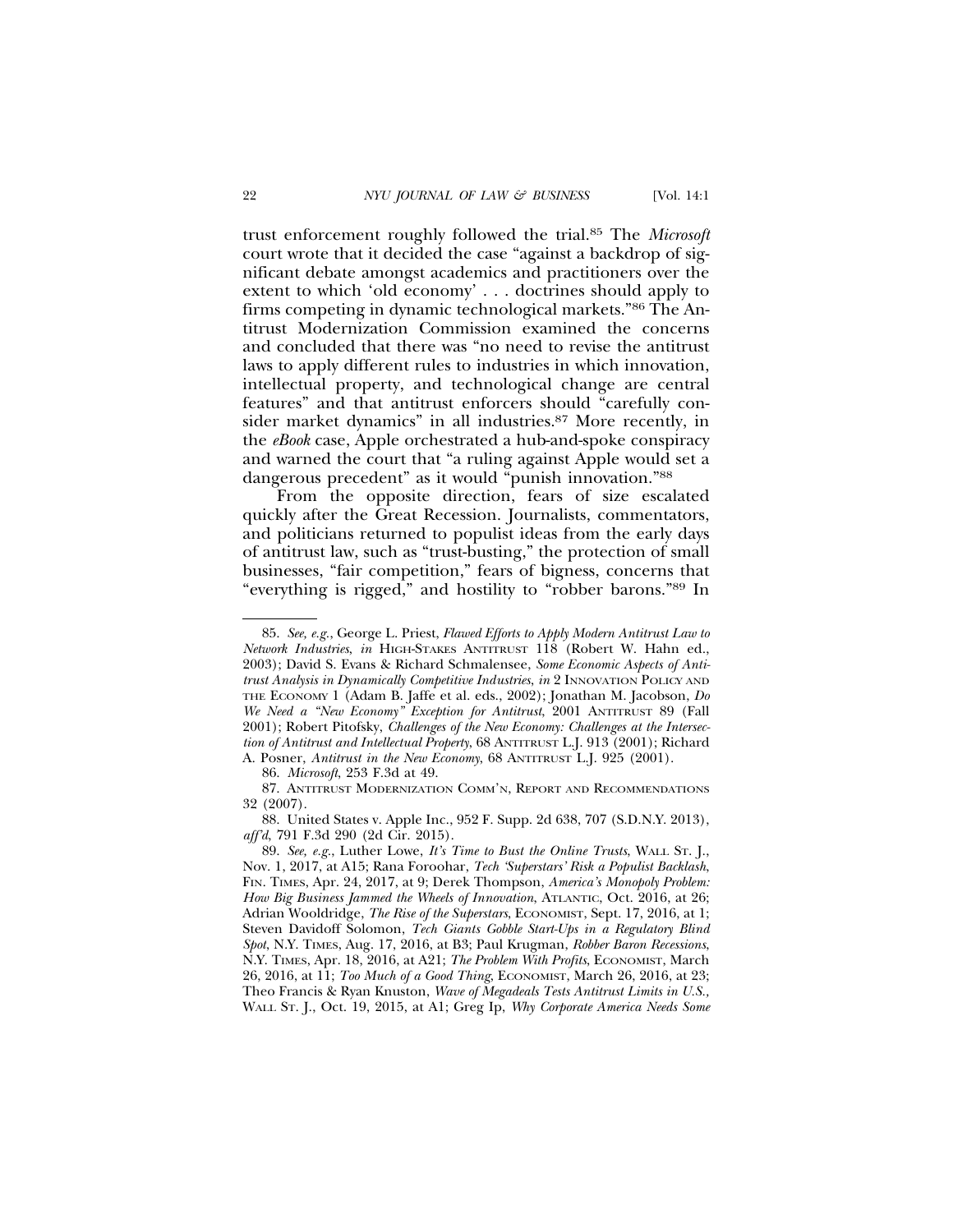April 2016, President Obama issued Executive Order (EO) 13725 declaring that an efficient and competitive marketplace is also fair and emphasizing the positive effects of competition in labor markets.90 Simultaneously with the issuance of the EO 13725, the Council of Economic Advisors released a short report stating that "decades-long decline in new business formation and increases in industry-specific measures of concentration" are at least partially related to permissive competition policies.91 In October 2016, the Justice Department and the FTC issued *Antitrust Guidance for Human Resource for Professionals*. 92 The policy responds to developments in the economy, reflecting concerns about reduced competition and collusive practices in labor markets.

Microsoft's experiences with populism are somewhat symbolic. In December 2016, shortly after the victory of populism in the US elections, the European Commission approved

*More Competition*, WALL ST. J., July 9, 2015, at A2; *Should Digital Monopolies Be Broken Up?*, ECONOMIST, Nov. 29, 2014, at 11; *Everybody Wants to Rule the World*, ECONOMIST, Nov. 29, 2014, at 19; Rana Foroohar, *Call in the Trustbusters*, TIME, Aug. 18, 2014, at 16; Steven Davidoff Solomon, *Changing Old Antitrust Thinking for a New Gilded Age*, N.Y. TIMES, July 23, 2014, at B5; *Robber Barons and Silicon Sultans*, *supra* note 61; Matt Taibbi, *Everything Is Rigged: The Biggest Price-Fixing Scandal Ever*, ROLLING STONE, May 9, 2013, at 32; *Survival of the Biggest*, ECONOMIST, Dec. 1, 2012, at 11; Barry C. Lynn, *Killing the Competition*, HARPER'S, Feb. 2012, at 27; Thomas Catan, *Trustbusters Try to Reclaim Decades of Lost Ground*, WALL ST. J., Feb. 1, 2010, at A2; *US Returns to Its Trust-busting Roots*, FIN. TIMES, May 13, 2009, at 10. See also Senator Elizabeth Warren, *Reigniting Competition in the American Economy*, Keynote Remarks at New America's Open Markets Program Event (June 29, 2016) (calling for "a revival of the movement that created the antitrust laws" to protect small businesses and fight large ones).

<sup>90.</sup> Exec. Order No. 13725 § 1, 81 Fed. Reg. 23417 (Apr. 20, 2016) ("Maintaining, encouraging, and supporting a fair, efficient, and competitive marketplace is a cornerstone of the American economy. Consumers and workers need both competitive markets and information to make informed choices."); Exec. Order No. 13725 § 2, 81 Fed. Reg. 23417 (Apr. 20, 2016) ("Agencies shall identify specific actions that they can take in their areas of responsibility to build upon efforts to detect abuses such as price fixing, anticompetitive behavior in labor and other input markets, exclusionary conduct, and blocking access to critical resources that are needed for competitive entry.")

<sup>91.</sup> COUNCIL OF ECON. ADVISERS, BENEFITS OF COMPETITION AND INDICA-TORS OF MARKET POWER (Apr. 2016).

<sup>92.</sup> U.S. DEP'T OF JUSTICE & FED. TRADE COMM'N, ANTITRUST GUIDANCE FOR HUMAN RESOURCE FOR PROFESSIONALS (Oct. 2016).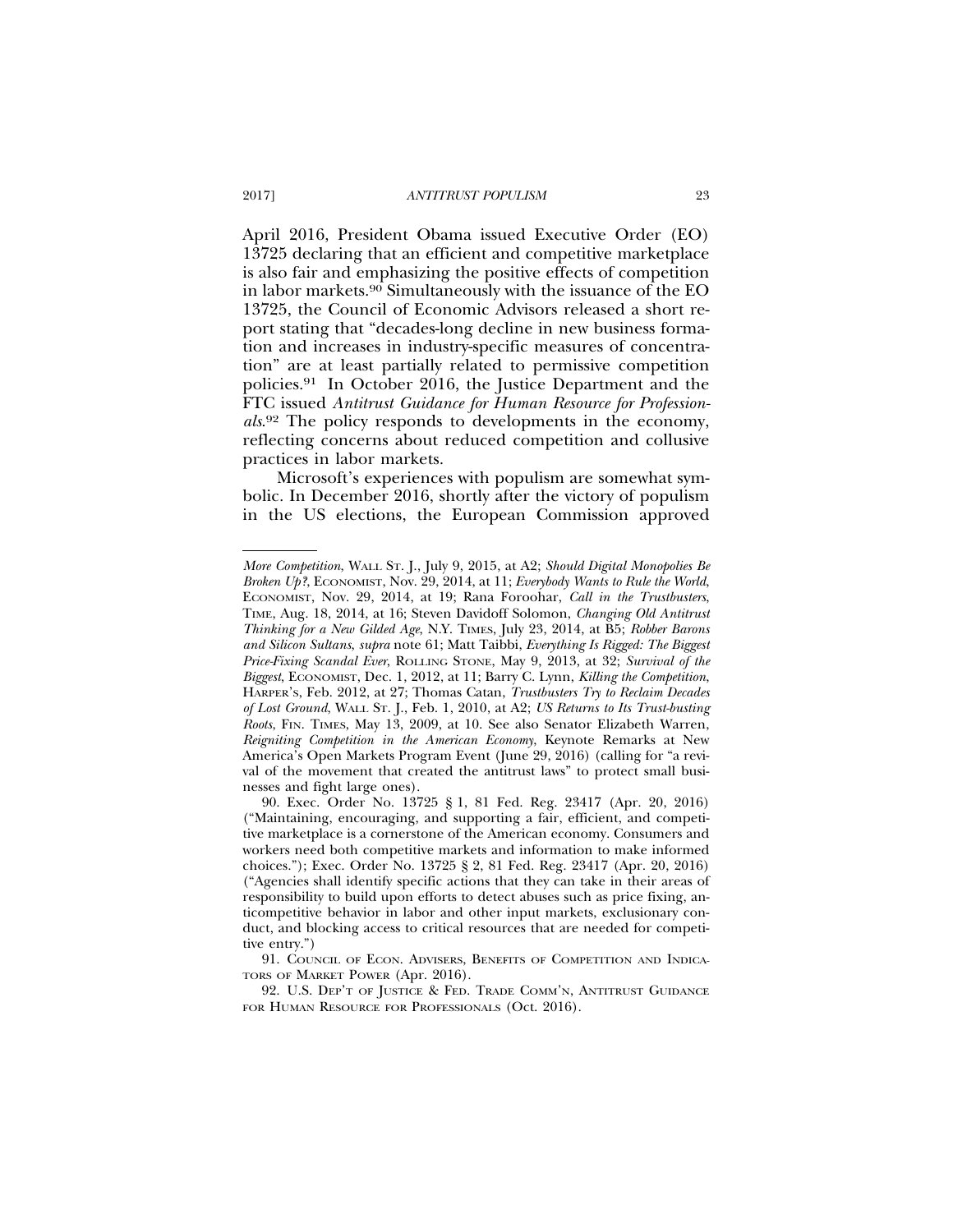Microsoft's acquisition of LinkedIn.93 Brad Smith, Microsoft's President and Chief Legal Officer, released a statement recognizing that new technologies have broad negative welfare effects and alluding to the impact of populism:

On both sides of the Atlantic, it has become increasingly apparent that many people feel left out and unable to participate in the economic growth and opportunities created by the rising digital economy.

While technology tools are not a panacea for current economic challenges, we believe they can make an important contribution. Microsoft and LinkedIn together have a bigger opportunity to help people online to develop and earn credentials for new skills, identify and pursue new jobs, and become more creative and productive as they work with their colleagues. . . . Our ambition is to do our part to create more opportunity for people who haven't shared in recent economic growth.

We readily recognize that no single company can come close to solving the many economic challenges that confront the world today. . . . [A]cross the private and public sectors, we all will need to come together and act with a sense of shared responsibility.94

Populism and the populist style, therefore, have always existed in antitrust law and are likely to continue to influence antitrust theories. Contrary to the common depiction in the literature, antitrust populism has several varieties. Although liberal varieties were particularly influential in the past, in recent decades, conservative varieties came to dominate antitrust law. With technological innovation and changes in the economy, especially since the Great Recession, the liberal varieties have become vocal again and possibly started regaining power.

<sup>93.</sup> Press Release, European Comm'n, European Commission Approves Microsoft's Acquisition of LinkedIn, Subject to Conditions (Dec. 6, 2016).

<sup>94.</sup> Brad Smith, *Microsoft–LinkedIn Deal Cleared By Regulators, Opening New Doors for People Around the World*, MICROSOFT CORPORATE BLOGS (Dec. 23, 2016), https://blogs.microsoft.com/blog/2016/12/06/microsoft-linkedindeal-cleared-regulators-opening-doors-people-around-world/.